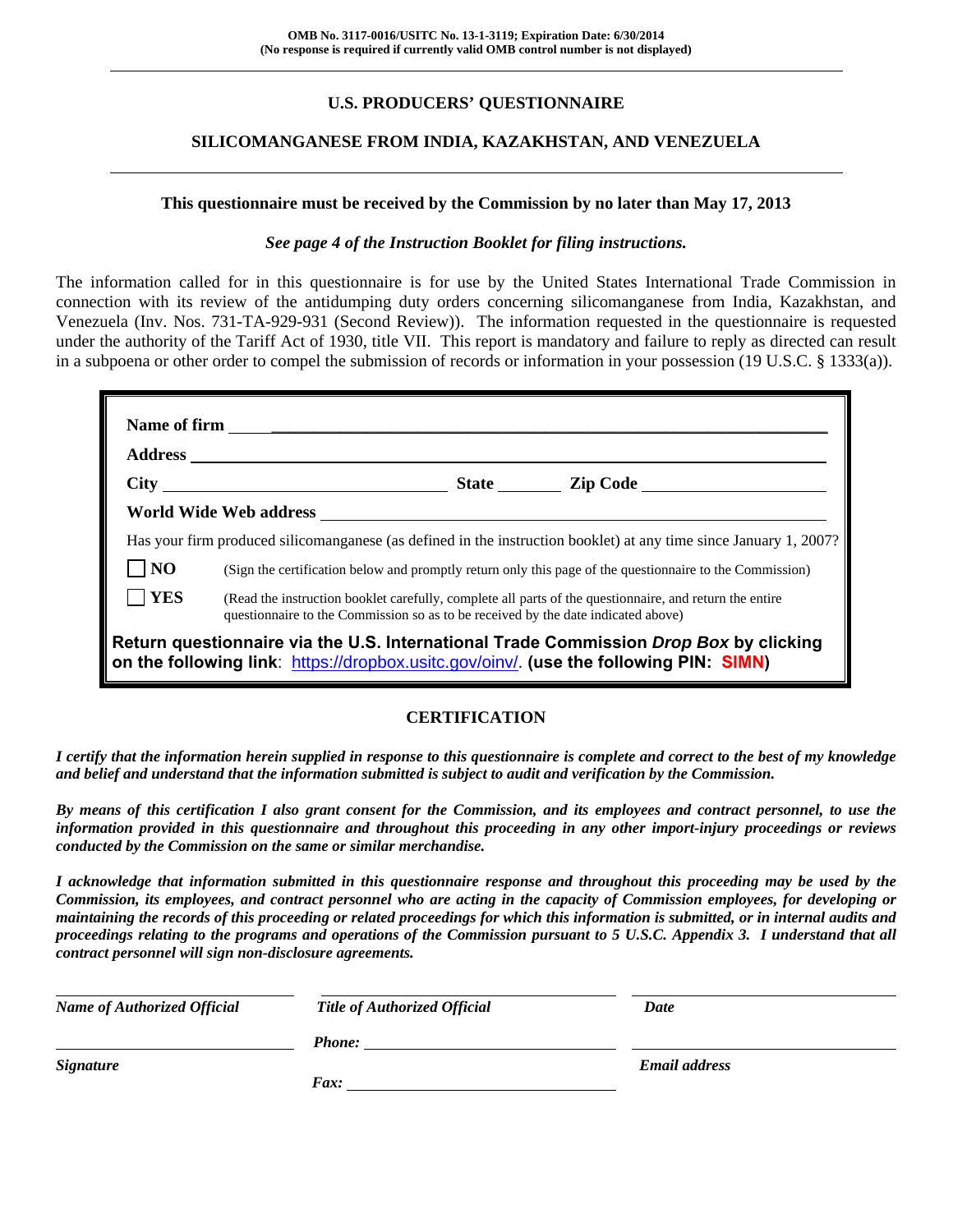# **PART I.—GENERAL INFORMATION**

l

The questions in this questionnaire have been reviewed with market participants to ensure that issues of concern are adequately addressed and that data requests are sufficient, meaningful, and as limited as possible. Public reporting burden for this questionnaire is estimated to average 50 hours per response, including the time for reviewing instructions, searching existing data sources, gathering the data needed, and completing and reviewing the questionnaire. Send comments regarding the accuracy of this burden estimate or any other aspect of this collection of information, including suggestions for reducing the burden, to the Office of Investigations, U.S. International Trade Commission, 500 E Street, SW, Washington, DC 20436.

I-1a. **OMB statistics.--**Please report below the actual number of hours required and the cost to your firm of preparing the reply to this questionnaire and completing the form.

hours dollars

- I-1b. **OMB feedback.--**We are interested in any comments you may have for improving this questionnaire in general or the clarity of specific questions. Please attach such comments to your response or send them to the above address.
- I-2. **Establishments covered.--**Provide the name and address of establishment(s) covered by this questionnaire (see page 3 of the instruction booklet for reporting guidelines). If your firm is publicly traded, please specify the stock exchange and trading symbol.
- I-3. **Position regarding continuation of order.--**Do you support or oppose continuation of the antidumping duty order currently in place for silicomanganese from the following countries?

| India      | $\Box$ Support  | $\vert$ Oppose | $\Box$ Take no position |
|------------|-----------------|----------------|-------------------------|
| Kazakhstan | $\Box$ Support  | $\vert$ Oppose | $\Box$ Take no position |
| Venezuela  | $\vert$ Support | $\vert$ Oppose | $\Box$ Take no position |
|            |                 |                |                         |
|            |                 |                |                         |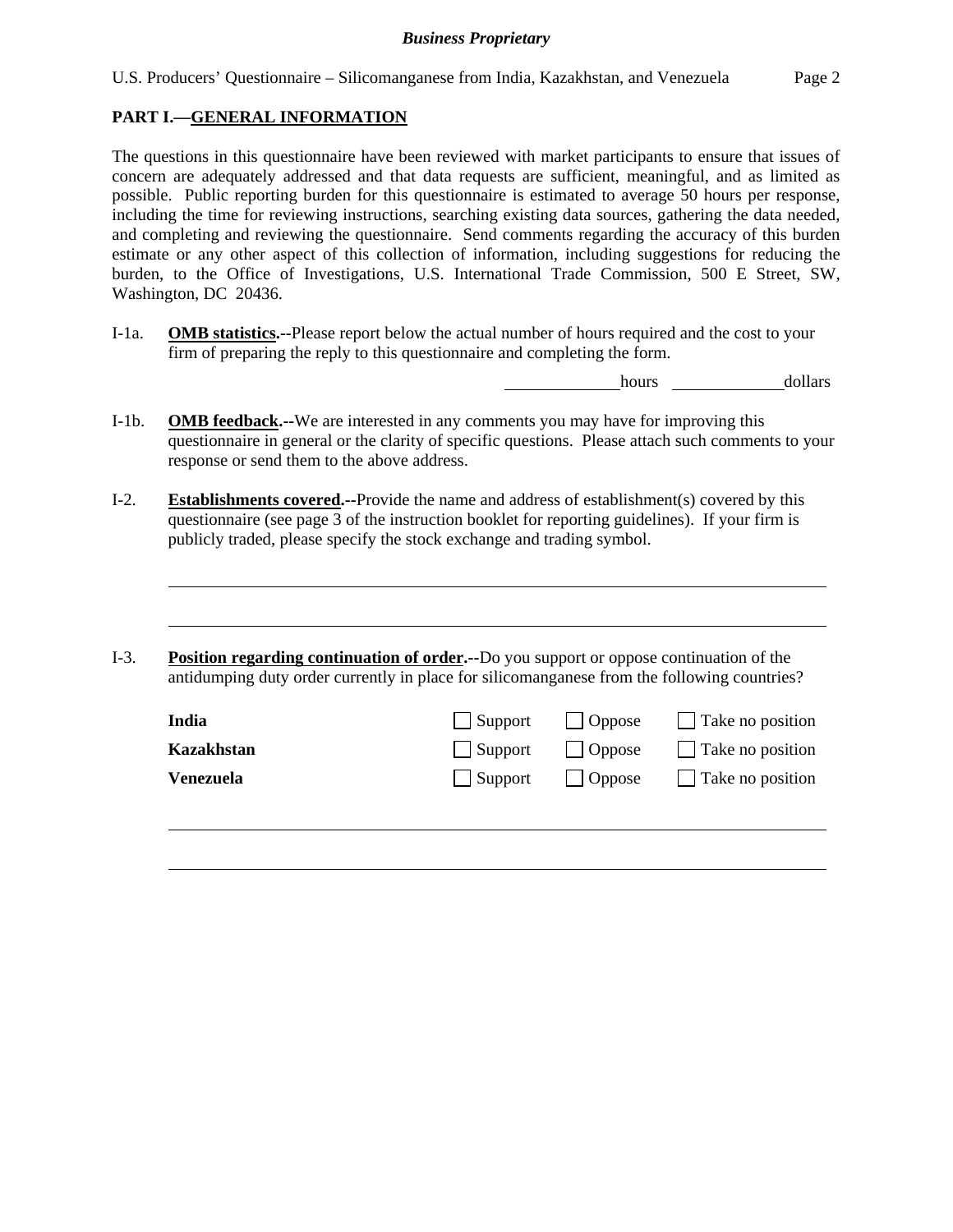|                                                                                                                                                                                                                                                                                                         |                                                                                 |                                         | U.S. Producers' Questionnaire - Silicomanganese from India, Kazakhstan, and Venezuela |  | Page 3                     |  |
|---------------------------------------------------------------------------------------------------------------------------------------------------------------------------------------------------------------------------------------------------------------------------------------------------------|---------------------------------------------------------------------------------|-----------------------------------------|---------------------------------------------------------------------------------------|--|----------------------------|--|
|                                                                                                                                                                                                                                                                                                         |                                                                                 | PART I.--GENERAL INFORMATION--Continued |                                                                                       |  |                            |  |
| $I-4.$                                                                                                                                                                                                                                                                                                  | <b>Ownership.</b> --Is your firm owned, in whole or in part, by any other firm? |                                         |                                                                                       |  |                            |  |
|                                                                                                                                                                                                                                                                                                         | $\neg$ No<br>Yes--List the following information.                               |                                         |                                                                                       |  |                            |  |
|                                                                                                                                                                                                                                                                                                         | Firm name                                                                       |                                         | Address                                                                               |  | <b>Extent of ownership</b> |  |
|                                                                                                                                                                                                                                                                                                         |                                                                                 |                                         |                                                                                       |  |                            |  |
|                                                                                                                                                                                                                                                                                                         |                                                                                 |                                         |                                                                                       |  |                            |  |
|                                                                                                                                                                                                                                                                                                         |                                                                                 |                                         |                                                                                       |  |                            |  |
| <b>Related SUBJECT importers/exporters.--Does your firm have any related firms, either</b><br>$I-5.$<br>domestic or foreign, that are engaged in importing silicomanganese from India, Kazakhstan, and<br>Venezuela into the United States or that are engaged in exporting silicomanganese from India, |                                                                                 |                                         |                                                                                       |  |                            |  |
|                                                                                                                                                                                                                                                                                                         |                                                                                 |                                         | Kazakhstan, and Venezuela to the United States?                                       |  |                            |  |
|                                                                                                                                                                                                                                                                                                         | $\blacksquare$ No                                                               |                                         | $\Box$ Yes--List the following information.                                           |  |                            |  |
|                                                                                                                                                                                                                                                                                                         | Affiliation<br>Firm name<br>Address                                             |                                         |                                                                                       |  |                            |  |
|                                                                                                                                                                                                                                                                                                         |                                                                                 |                                         |                                                                                       |  |                            |  |
|                                                                                                                                                                                                                                                                                                         |                                                                                 |                                         |                                                                                       |  |                            |  |
|                                                                                                                                                                                                                                                                                                         |                                                                                 |                                         |                                                                                       |  |                            |  |

I-6. **Related NONSUBJECT importers/exporters.--**Does your firm have any related firms, either domestic or foreign, that are engaged in importing silicomanganese from countries other than India, Kazakhstan, and Venezuela into the United States or that are engaged in exporting silicomanganese from countries other than India, Kazakhstan, and Venezuela to the United States?

| $\Box$ No | $\Box$ Yes--List the following information. |  |
|-----------|---------------------------------------------|--|
|           |                                             |  |

| Firm name and country | Address | Affiliation |
|-----------------------|---------|-------------|
|                       |         |             |
|                       |         |             |
|                       |         |             |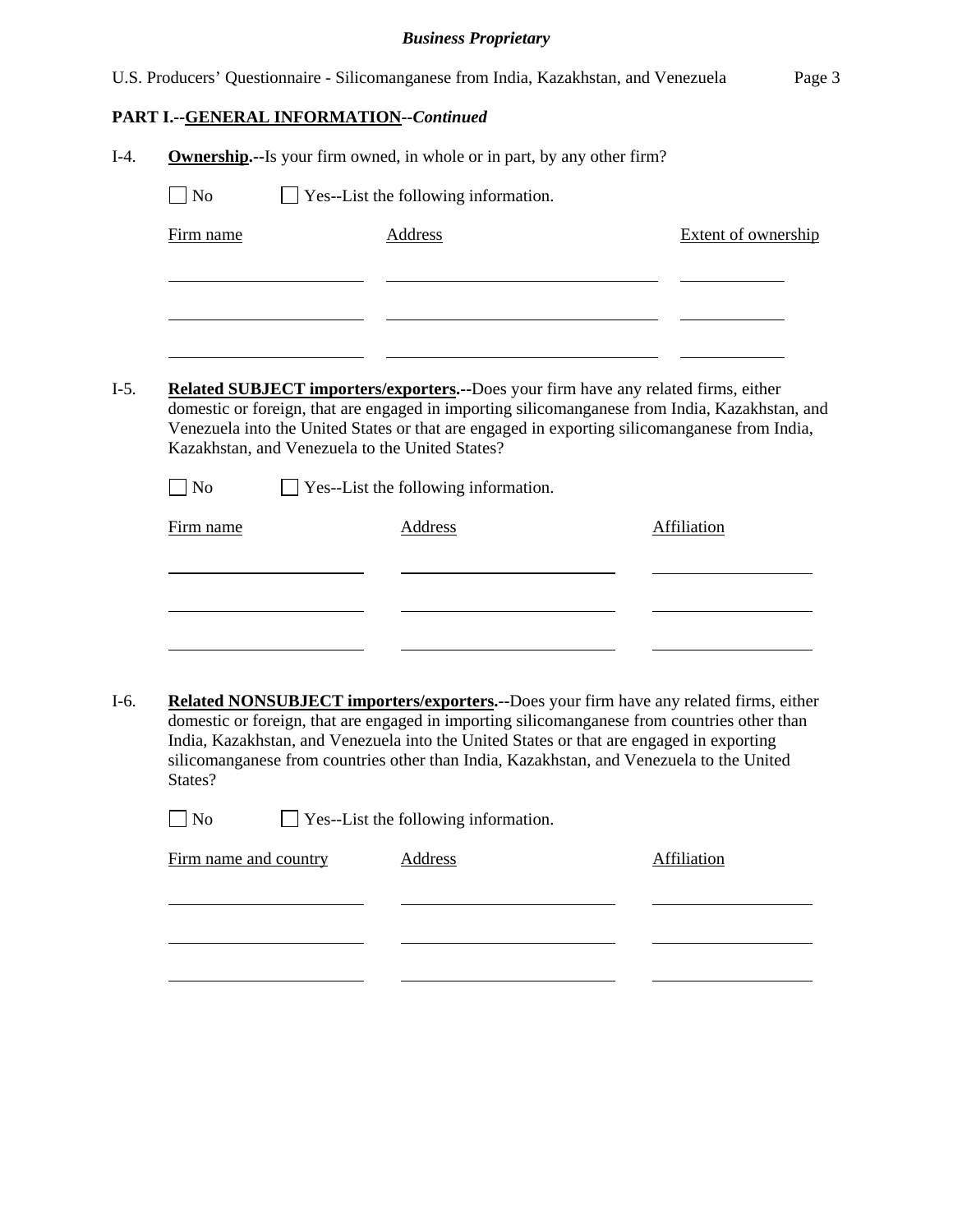U.S. Producers' Questionnaire - Silicomanganese from India, Kazakhstan, and Venezuela Page 4

# **PART I.--GENERAL INFORMATION***--Continued*

I-7. **Related producers.--**Does your firm have any related firms, either domestic or foreign, that are engaged in the production of silicomanganese?

| Firm name | Address                                                                                                                                                                                                                                                                                           | Affiliation |
|-----------|---------------------------------------------------------------------------------------------------------------------------------------------------------------------------------------------------------------------------------------------------------------------------------------------------|-------------|
|           |                                                                                                                                                                                                                                                                                                   |             |
|           |                                                                                                                                                                                                                                                                                                   |             |
|           |                                                                                                                                                                                                                                                                                                   |             |
|           |                                                                                                                                                                                                                                                                                                   |             |
|           |                                                                                                                                                                                                                                                                                                   |             |
|           |                                                                                                                                                                                                                                                                                                   |             |
|           | <b>Business plan.</b> --In Parts II and IV of this questionnaire we request a copy of your company's<br>business plan. Does your company or any related firm have a business plan or any internal<br>documents that describe, discuss, or analyze expected market conditions for silicomanganese? |             |
| $\Box$ No | □ Yes--Please provide the requested documents. If you are not providing the<br>requested documents, please explain why not.                                                                                                                                                                       |             |
|           |                                                                                                                                                                                                                                                                                                   |             |
|           |                                                                                                                                                                                                                                                                                                   |             |
|           |                                                                                                                                                                                                                                                                                                   |             |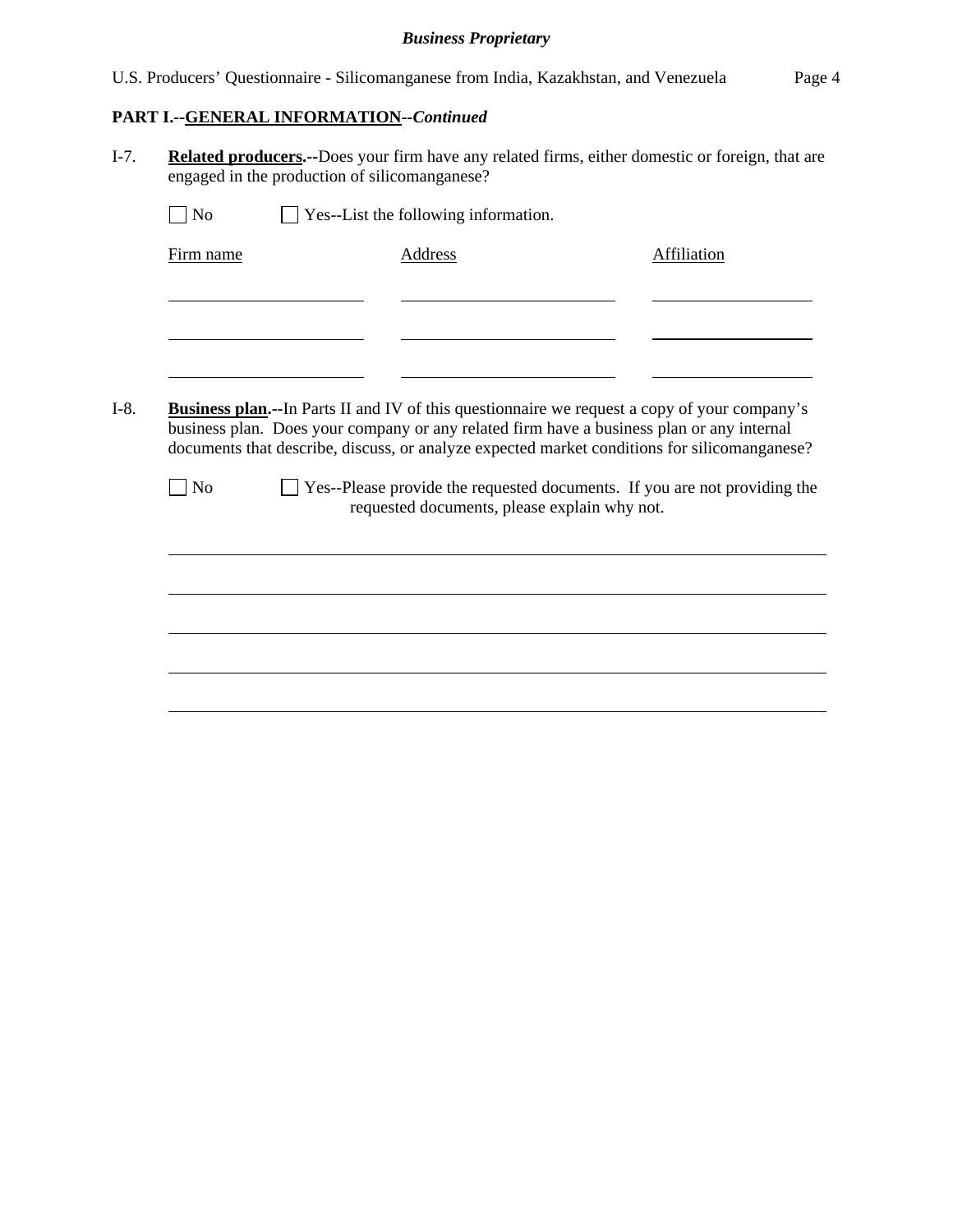U.S. Producers' Questionnaire – Silicomanganese from India, Kazakhstan, and Venezuela Page 5

# **PART II.--TRADE AND RELATED INFORMATION**

Further information on this part of the questionnaire can be obtained from Angela Newell (202-708-5409, angela.newell@usitc.gov). **Supply all data requested on a calendar-year basis**.

II-1. **Contact information.**-- Please identify the responsible individual and the manner by which Commission staff may contact that individual regarding the confidential information submitted in part II.

| Name      |  |
|-----------|--|
| Title     |  |
| Email     |  |
| Telephone |  |
| Fax       |  |

II-2. **Changes in operations.--**Please indicate whether your firm has experienced any of the following changes in relation to the production of silicomanganese since January 1, 2007.

| (check as many as appropriate) (please describe) |                                                             |
|--------------------------------------------------|-------------------------------------------------------------|
|                                                  |                                                             |
|                                                  |                                                             |
|                                                  |                                                             |
|                                                  |                                                             |
|                                                  |                                                             |
|                                                  |                                                             |
|                                                  |                                                             |
|                                                  |                                                             |
|                                                  |                                                             |
|                                                  |                                                             |
|                                                  |                                                             |
| prolonged shutdowns or                           |                                                             |
|                                                  | <u> 1989 - Andrea Stadt Britain, amerikansk politiker (</u> |
|                                                  |                                                             |
|                                                  |                                                             |
|                                                  |                                                             |
|                                                  |                                                             |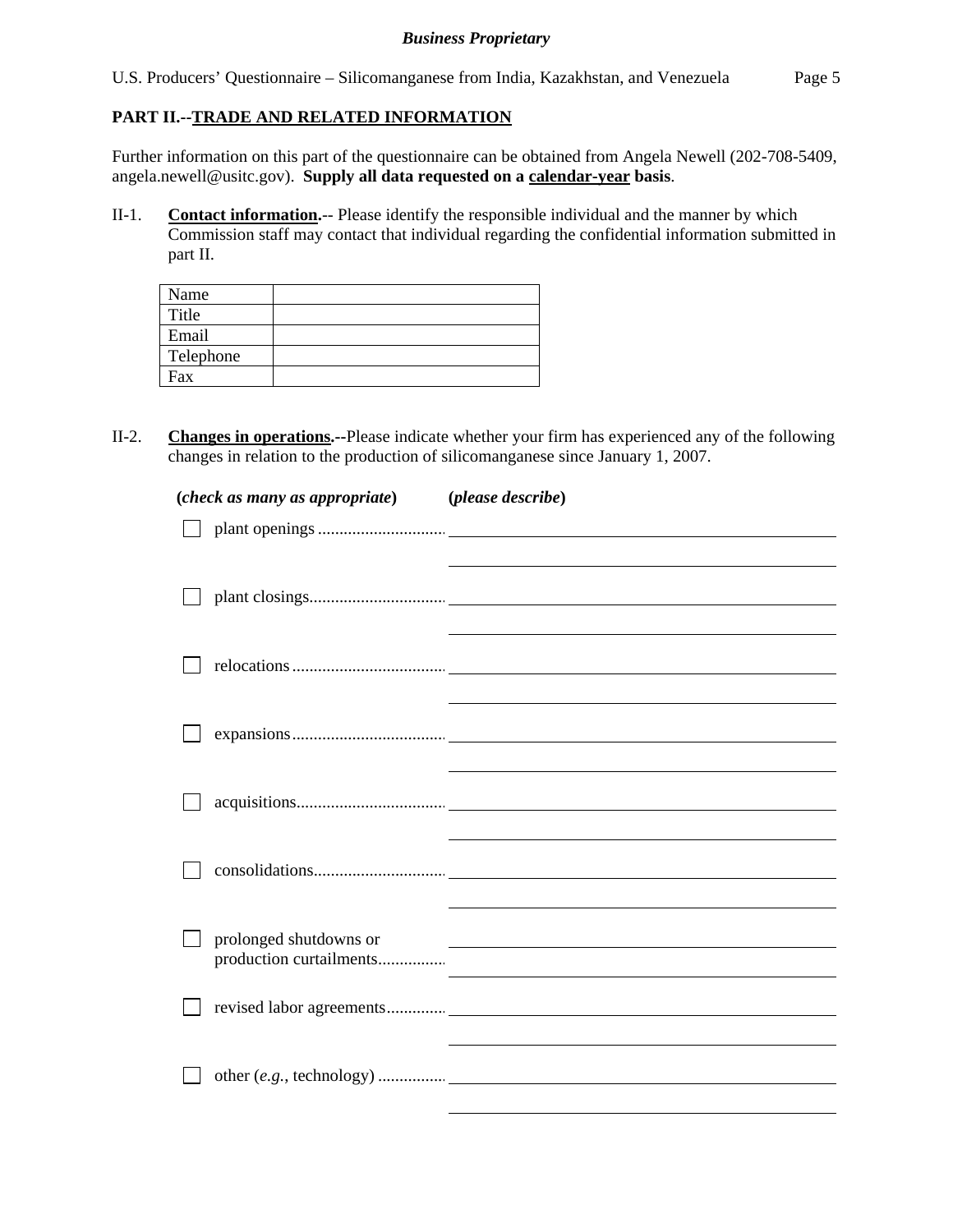# **PART II.--TRADE AND RELATED INFORMATION***--Continued*

| II-3.   | <b>Anticipated changes in operations.</b> --Does your firm anticipate any changes in the character of<br>your operations or organization (as noted above) relating to the production of silicomanganese in<br>the future?                                                                                                                                                                |
|---------|------------------------------------------------------------------------------------------------------------------------------------------------------------------------------------------------------------------------------------------------------------------------------------------------------------------------------------------------------------------------------------------|
|         | $\Box$ No<br>Yes--Supply details as to the time, nature, and significance of such changes<br>and provide underlying assumptions, along with relevant portions of<br>business plans or other supporting documentation that address this<br>issue. Include in your response a specific projection of your firm's<br>capacity to produce silicomanganese (in short tons) for 2013 and 2014. |
|         | For question II-4, if your response differs for particular orders, please indicate and explain the<br>particular effect of revocation of specific orders.                                                                                                                                                                                                                                |
| $II-4.$ | Anticipated changes in operations in the event the order is revoked.--Would your firm<br>anticipate any changes in the character of your operations or organization (as noted above)<br>relating to the production of silicomanganese in the future if the antidumping duty orders on<br>silicomanganese from India, Kazakhstan, and Venezuela were to be revoked?                       |
|         | No<br>Yes--Supply details as to the time, nature, and significance of such changes<br>and provide underlying assumptions, along with relevant portions of<br>business plans or other supporting documentation that address this<br>issue. Include in your response a specific projection of your firm's<br>capacity to produce silicomanganese (in short tons) for 2013 and 2014.        |
|         |                                                                                                                                                                                                                                                                                                                                                                                          |
| $II-5.$ | <b>Technology changes.</b> —Have there been any significant changes in the technologies available for<br>the production of silicomanganese since the initial imposition of the antidumping duty orders?                                                                                                                                                                                  |
|         | $\Box$ No<br>Yes-Please describe.                                                                                                                                                                                                                                                                                                                                                        |
|         |                                                                                                                                                                                                                                                                                                                                                                                          |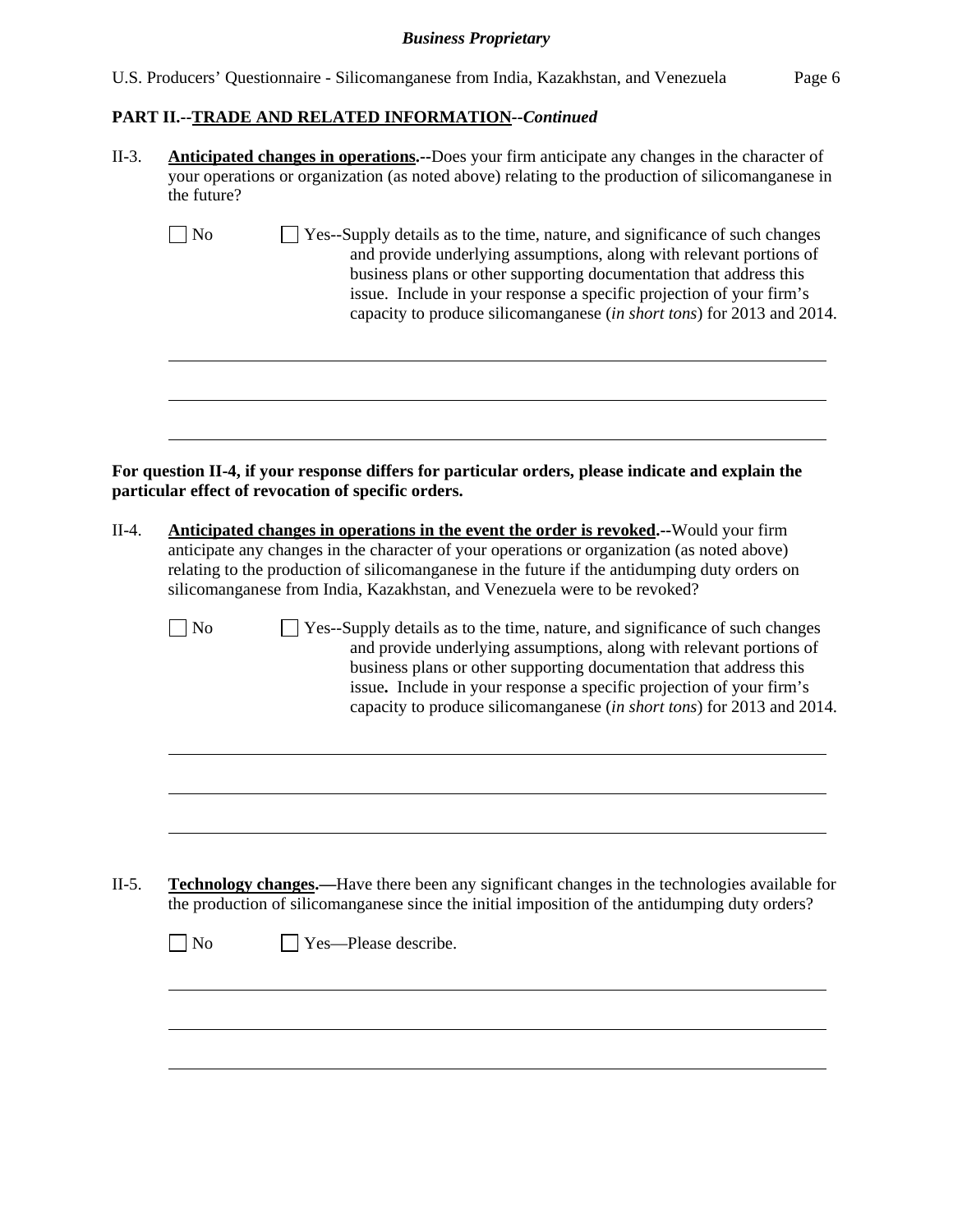## **PART II.--TRADE AND RELATED INFORMATION***--Continued*

II-6. **Furnace count and specs.—**Please detail your firms' furnaces and their specifications used in production of silicomanganese in the United States.

|    | Location<br>(City, State) | Short description of furnace specifications<br>(and if not operated throughout the period<br>of review a discussion of the periods<br>operated) | <b>Dedicated to</b><br>SiMn production<br>$(check = yes)$ | Year purchased,<br>installed, or<br>acquired (year) |
|----|---------------------------|-------------------------------------------------------------------------------------------------------------------------------------------------|-----------------------------------------------------------|-----------------------------------------------------|
| 1. |                           |                                                                                                                                                 |                                                           |                                                     |
| 2. |                           |                                                                                                                                                 |                                                           |                                                     |
| 3. |                           |                                                                                                                                                 |                                                           |                                                     |
| 4. |                           |                                                                                                                                                 |                                                           |                                                     |
| 5. |                           |                                                                                                                                                 | $\mathbf{L}$                                              |                                                     |
| 6. |                           |                                                                                                                                                 |                                                           |                                                     |
| 7. |                           |                                                                                                                                                 |                                                           |                                                     |
| 8. |                           |                                                                                                                                                 |                                                           |                                                     |

 More than eight.--Check here if your firm operated more than eight furnaces in the production of silicomanganese in the United States since January 1, 2007, and please provide the same information as requested in the above grid for those additional furnaces as an attachment to your firm's response to this questionnaire.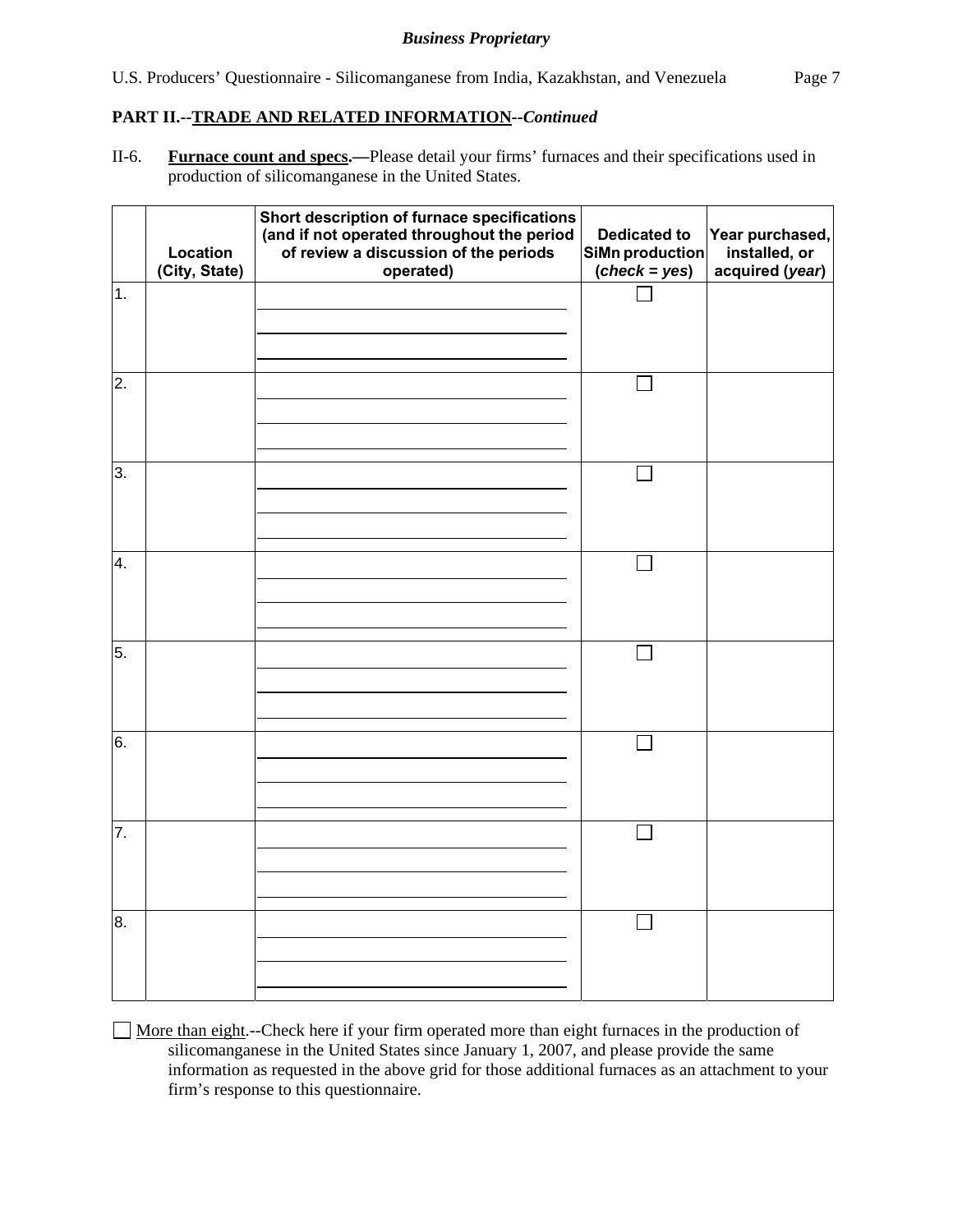U.S. Producers' Questionnaire - Silicomanganese from India, Kazakhstan, and Venezuela Page 8

# **PART II.--TRADE AND RELATED INFORMATION***--Continued*

II-7. **Product shifting.—**Please provide answers to each of the following questions relating to your firm's ability to shift production between silicomanganese and other products.

(a) In relation to those furnaces (reported in question II-6 above) not dedicated 100 percent to the production of silicomanganese, please provide the following information on the other products produced in those furnaces (if more than four products, list the largest).

| Product(s)        | Costs and timeframes involved in switching<br>production to/from SiMn                                                                                                                                                                                                                                                                                                                                        | Est. share of furnace<br>fleet's production time<br>dedicated to product <sup>1</sup><br>(share) |
|-------------------|--------------------------------------------------------------------------------------------------------------------------------------------------------------------------------------------------------------------------------------------------------------------------------------------------------------------------------------------------------------------------------------------------------------|--------------------------------------------------------------------------------------------------|
| 1. Ferromanganese |                                                                                                                                                                                                                                                                                                                                                                                                              |                                                                                                  |
| 2. Ferrosilicon   |                                                                                                                                                                                                                                                                                                                                                                                                              |                                                                                                  |
|                   |                                                                                                                                                                                                                                                                                                                                                                                                              |                                                                                                  |
|                   |                                                                                                                                                                                                                                                                                                                                                                                                              |                                                                                                  |
|                   | $1$ Provide an estimated share here that represents how much of the annual average total production<br>hours of the all the furnaces reported in question II-6 (a.k.a., furnace fleet) relates to the production of the<br>listed product in a given year. For example, report 25 percent of ferromanganese if in a year 500 hours<br>are dedicated to ferromanganese and 1500 dedicated to silicomanganese. |                                                                                                  |

Additional discussion:

l

(b) In relation to those furnaces (reported in question II-6 above) dedicated 100 percent to the production of silicomanganese since January 1, 2007, could these furnaces be converted to the production of products other than silicomanganese?

| $\Box$ Yes.--And at what cost/time constraint?<br>N <sub>0</sub> |  |
|------------------------------------------------------------------|--|
|------------------------------------------------------------------|--|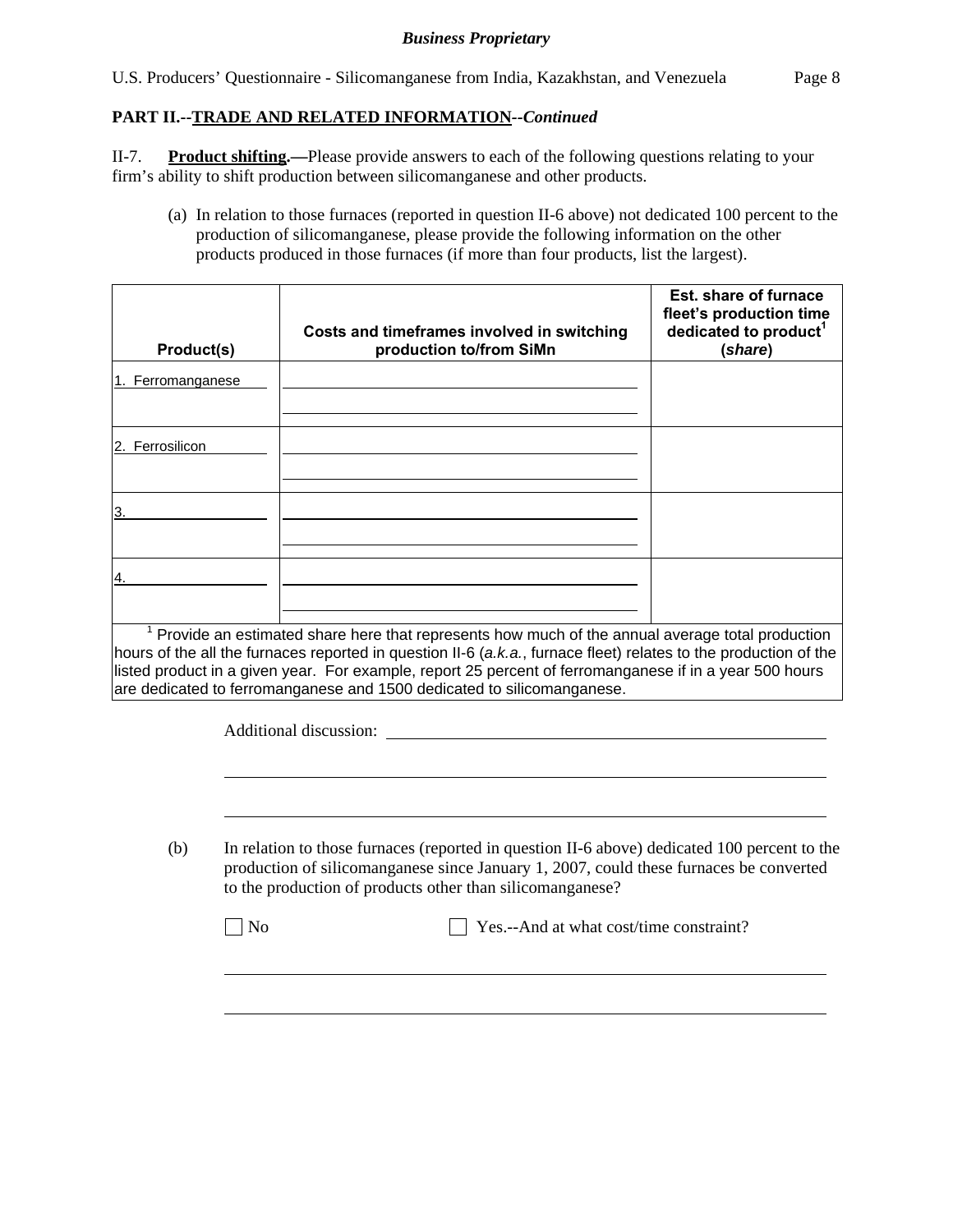## **PART II.--TRADE AND RELATED INFORMATION***--Continued*

#### II-7. **Product shifting.--***Continued*

l

l

(c) Does your firm own or operate furnaces not reported in question II-6 at all (*i.e.*, not involved in silicomanganese production during the period) that could be converted to the production of silicomanganese?

No Yes.--And at what cost/time constraint?

II-8. **Overall capacity.—**Based on your firm's typical silicomanganese operations (*i.e*., typical hours per week and weeks per year) and in relation to only those furnaces actually used to produce silicomanganese at any time since January 1, 2007 (*i.e.*, reported in question II-6 and not those discussed in II-7c), please report the following information.

|                                                                                                                                                                                                                                                                                            |                       |      | (Quantity in short tons) |      |      |      |      |      |
|--------------------------------------------------------------------------------------------------------------------------------------------------------------------------------------------------------------------------------------------------------------------------------------------|-----------------------|------|--------------------------|------|------|------|------|------|
|                                                                                                                                                                                                                                                                                            | Year<br>January-March |      |                          |      |      |      |      |      |
| <b>Item</b>                                                                                                                                                                                                                                                                                | 2007                  | 2008 | 2009                     | 2010 | 2011 | 2012 | 2012 | 2013 |
| <b>Overall Production Capacity<sup>1</sup></b>                                                                                                                                                                                                                                             |                       |      |                          |      |      |      |      |      |
| <b>Production of:</b><br>Silicomanganese                                                                                                                                                                                                                                                   |                       |      |                          |      |      |      |      |      |
| Ferromanganese                                                                                                                                                                                                                                                                             |                       |      |                          |      |      |      |      |      |
| Ferrosilicon                                                                                                                                                                                                                                                                               |                       |      |                          |      |      |      |      |      |
| Other product 3 (from Q II-7a)                                                                                                                                                                                                                                                             |                       |      |                          |      |      |      |      |      |
| Other product 4 (from Q II-7a)                                                                                                                                                                                                                                                             |                       |      |                          |      |      |      |      |      |
| All other products <sup>2</sup>                                                                                                                                                                                                                                                            |                       |      |                          |      |      |      |      |      |
| The overall production capacity reported here relates to operating your firm's furnaces used in the production of<br>silicomanganese (as reported in question II-6) hours per week and weeks per year, and indicate how the<br>overall production capacity quantity figure was arrived at: |                       |      |                          |      |      |      |      |      |
| All other products:                                                                                                                                                                                                                                                                        |                       |      |                          |      |      |      |      |      |

II-9. **Constraints on production.--**Please describe the constraint(s) that set the limit(s) on your production capacity.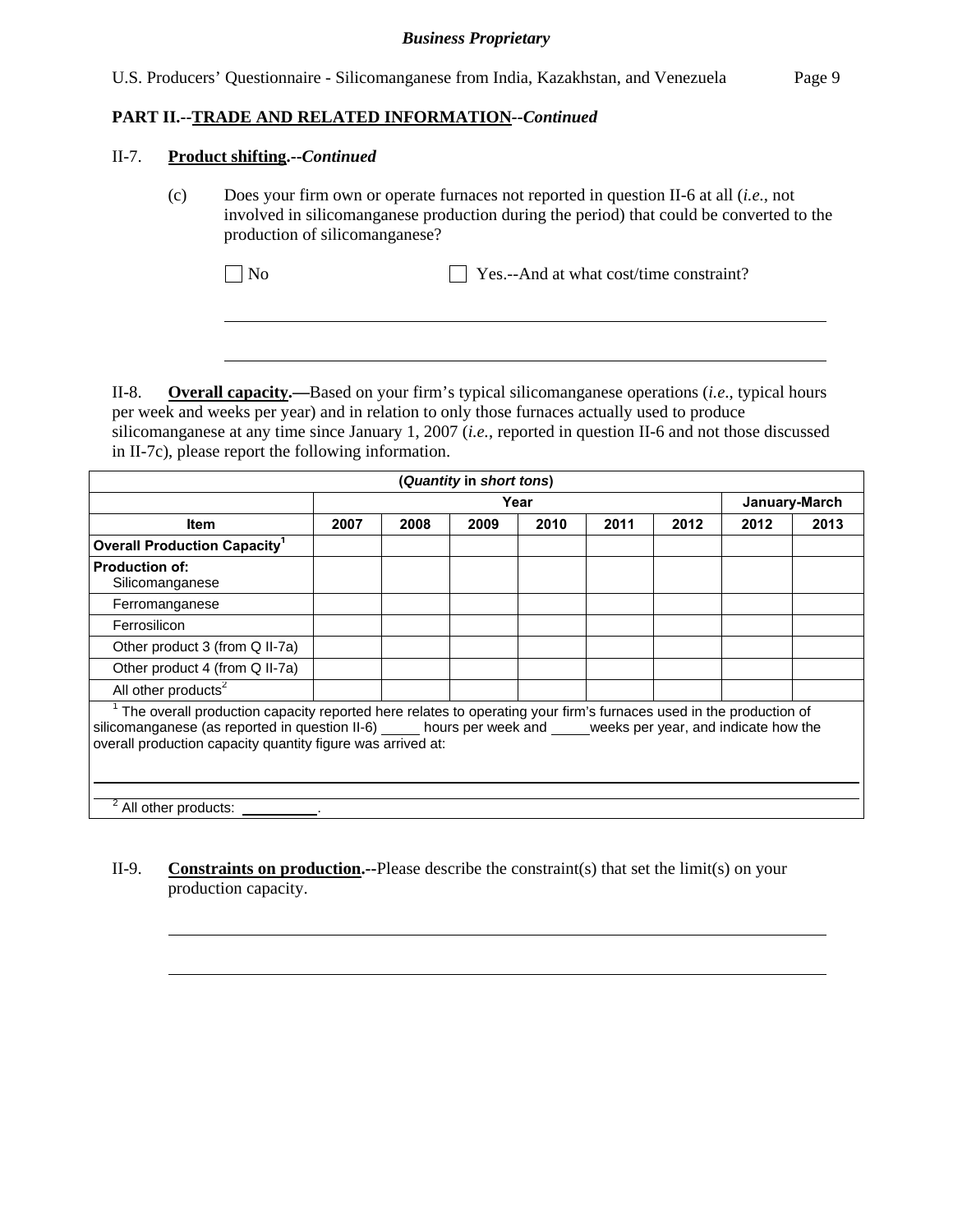## **PART II.--TRADE AND RELATED INFORMATION***--Continued*

II-10. **Trade data.--**Report your firm's production capacity, production, shipments, inventories, and employment related to the production of silicomanganese in your U.S. establishment(s) during the specified periods. (See definitions in the instruction booklet.)

|                                                                                        |      |      |      | Quantity (in short tons) and value (in \$1,000) |      |      |               |      |
|----------------------------------------------------------------------------------------|------|------|------|-------------------------------------------------|------|------|---------------|------|
| Calendar year                                                                          |      |      |      |                                                 |      |      | January-March |      |
| Item                                                                                   | 2007 | 2008 | 2009 | 2010                                            | 2011 | 2012 | 2012          | 2013 |
| Average production capacity <sup>1</sup><br>(quantity) (A)                             |      |      |      |                                                 |      |      |               |      |
| <b>Beginning-of-period inventories</b><br>(quantity) (B)                               |      |      |      |                                                 |      |      |               |      |
| Production (quantity) (C)                                                              |      |      |      |                                                 |      |      |               |      |
| U.S. shipments:<br><b>Commercial shipments:</b><br>quantity (D)                        |      |      |      |                                                 |      |      |               |      |
| value (E)                                                                              |      |      |      |                                                 |      |      |               |      |
| Internal consumption: <sup>2</sup><br>quantity (F)                                     |      |      |      |                                                 |      |      |               |      |
| value (G)                                                                              |      |      |      |                                                 |      |      |               |      |
| Transfers to related firms: <sup>2</sup><br>quantity (H)                               |      |      |      |                                                 |      |      |               |      |
| value (I)                                                                              |      |      |      |                                                 |      |      |               |      |
| Export shipments: <sup>3</sup><br>quantity (J)                                         |      |      |      |                                                 |      |      |               |      |
| value (K)                                                                              |      |      |      |                                                 |      |      |               |      |
| End-of-period inventories<br>(quantity) (L)                                            |      |      |      |                                                 |      |      |               |      |
| <b>Channels of distribution:</b><br>U.S. shipments to distributors<br>$(quantity)$ (M) |      |      |      |                                                 |      |      |               |      |
| U.S. shipments to end users<br>(quantity) (N)                                          |      |      |      |                                                 |      |      |               |      |
| <b>Employment data:</b><br>Average number of PRWs<br>$(number)$ (O)                    |      |      |      |                                                 |      |      |               |      |
| Hours worked by PRWs<br>$(1,000$ hours) $(P)$                                          |      |      |      |                                                 |      |      |               |      |
| Wages paid to PRWs (value)<br>(Q)                                                      |      |      |      |                                                 |      |      |               |      |

<sup>1</sup> If your firm produces more than just silicomanganese on its furnaces (*i.e.*, production of silicomanganese does not equal the totality of all production as reported in question II-8), on what basis did your firm allocate overall capacity (reported in question II-7) to the average production capacity reported here (*e.g.*, share of production, hours dedicated, other…)?

<sup>2</sup> Are values of internal consumption shipments (line G) and transfer shipments (line I) reported at fair market value pursuant to Commission instruction?  $\Box$  Yes  $\Box$  No In the event that you use a different basis for valuing these transactions, please specify that basis (*e.g.*, cost, cost plus, *etc.*) and provide the specific formula or methodology for arriving at the value data reported in those lines.

 $3$  Identify your principal export markets and a percentage approximation of their share of your firm's total export shipments reported (*i.e.*, Canada approx. 60 percent, Mexico approx. 25 percent, rest UK, Germany and Italy):

 $\overline{a}$ 

.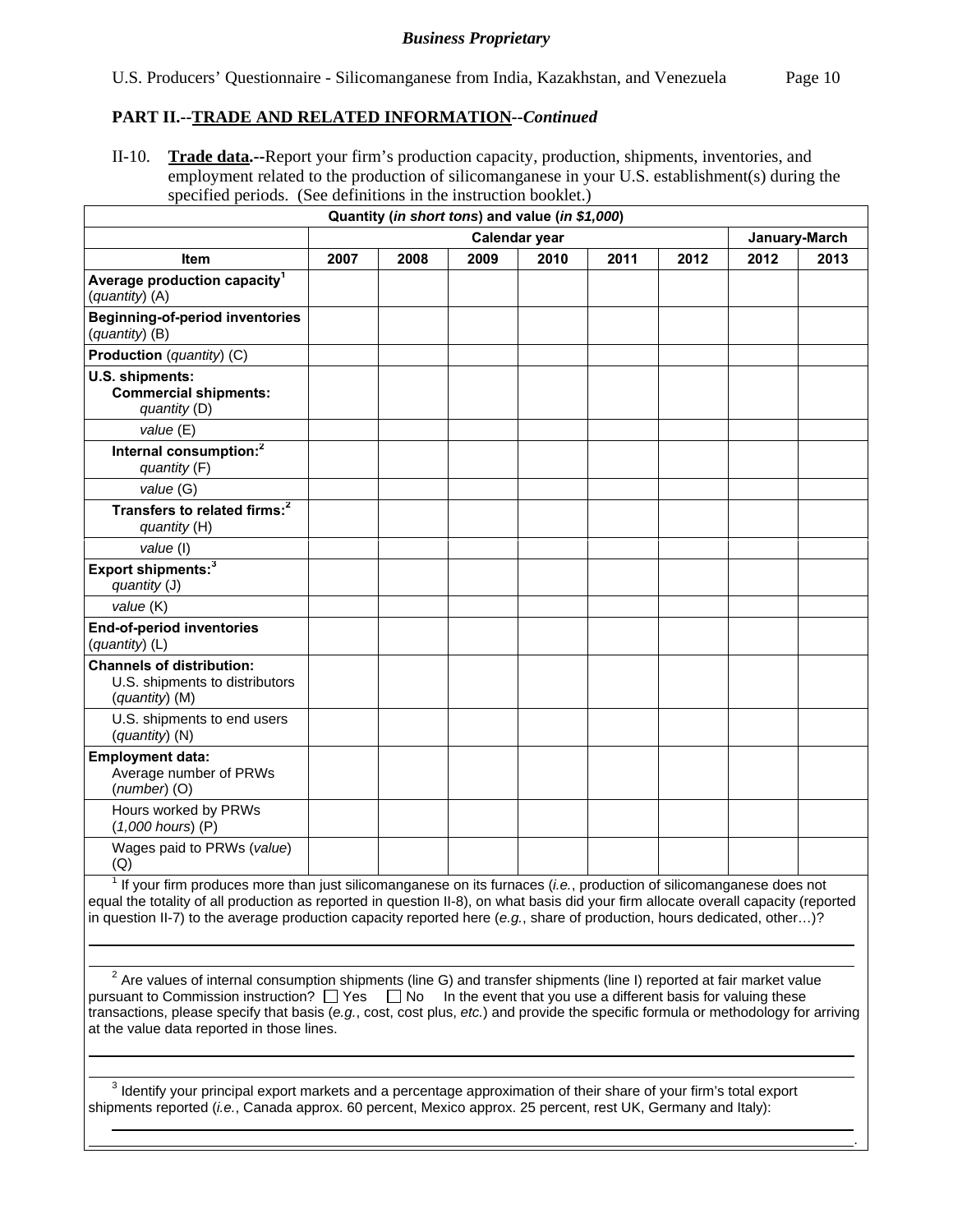### **PART II.--TRADE AND RELATED INFORMATION***--Continued*

#### II-11. **Reconciliation of trade data.--**

l

l

(a) Please note that the quantities reported in question II-10 should reconcile as follows in each period (*i.e.*, in each column):

| Reconciliation              |                                                                  |  |
|-----------------------------|------------------------------------------------------------------|--|
| $B + C - D - F - H - J = L$ | Do these data reconcile? $\Box$ Yes $\Box$ No--Please<br>explain |  |
| $D + F + H = M + N$         | Do these data reconcile? $\Box$ Yes $\Box$ No--Please<br>explain |  |
|                             |                                                                  |  |

(b) Please note that the quantities reported for end-of-period inventories should equal the beginning-of-period inventories reported in the subsequent calendar year (*i.e.*, line L of year 2007 should equal line B of year 2008). Do these data reconcile for each adjacent calendar year?

II-12. **Transfers to related firms.--**If you reported transfers to related firms in question II-8, please indicate the nature of the relationship between your firm and the related firms (*e.g.*, joint venture, wholly owned subsidiary), whether the transfers were priced at market value or by a non-market formula, whether your firm retained marketing rights to all transfers, and whether the related firms also processed inputs from sources other than your firm.

II-13. **Toll production.--**Since January 1, 2007, has your firm been involved in a toll agreement (see definition in the instruction booklet) regarding the production of silicomanganese?

| No | Yes--Name $firm(s)$ : |  |
|----|-----------------------|--|
|    |                       |  |

II-14. **FTZ.--**Does your firm produce silicomanganese in a foreign trade zone (FTZ)?

| No<br><sup><math>\frac{1}{2}</math></sup> Yes--Identify FTZ(s): |
|-----------------------------------------------------------------|
|-----------------------------------------------------------------|

- II-15. **Direct imports.--**Since January 1, 2007, has your firm imported silicomanganese from any source?
	- No Yes--*COMPLETE AND RETURN A U.S. IMPORTERS' QUESTIONNAIRE*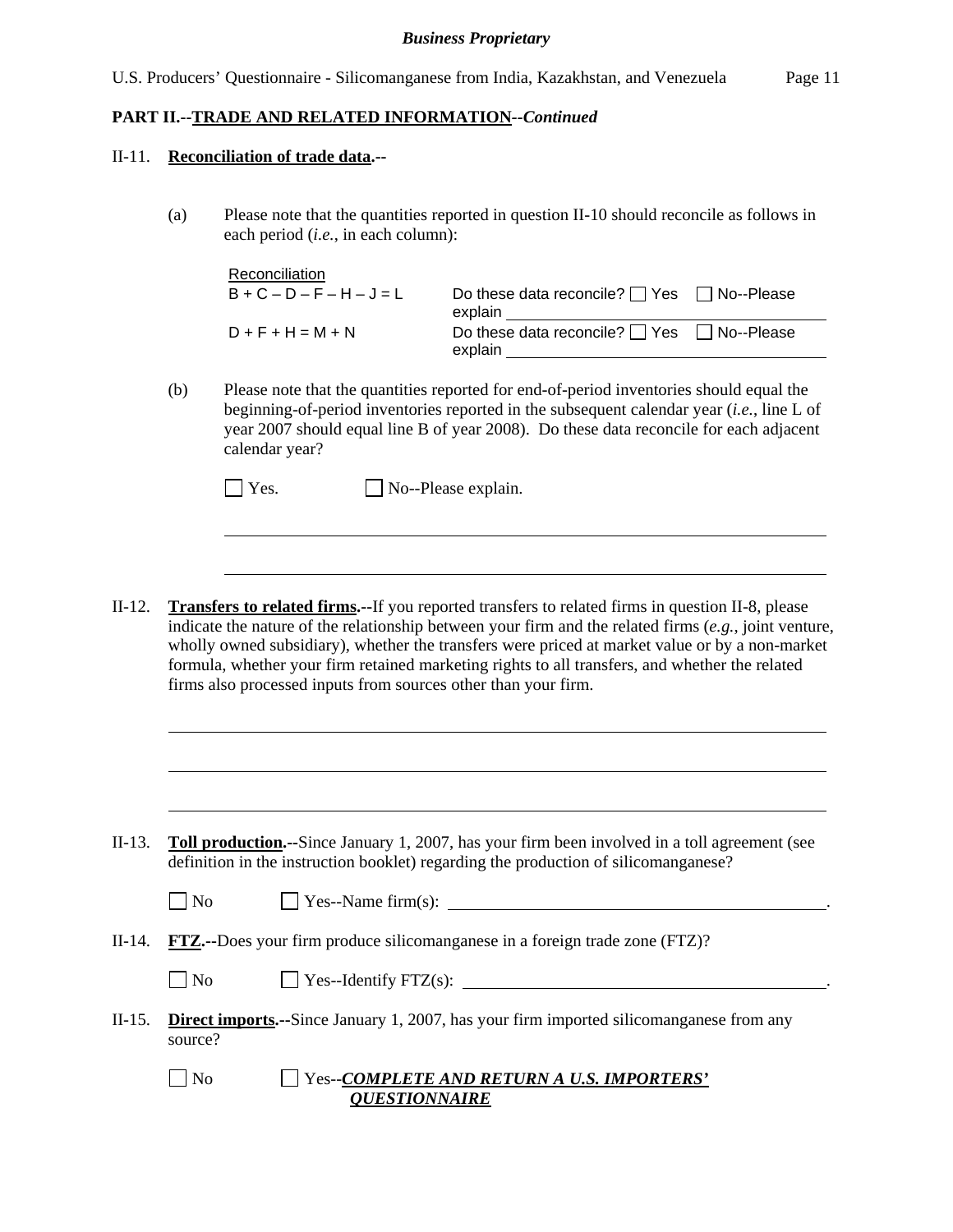|  | U.S. Producers' Questionnaire - Silicomanganese from India, Kazakhstan, and Venezuela |  | Page 12 |
|--|---------------------------------------------------------------------------------------|--|---------|
|  |                                                                                       |  |         |

### **PART II.--TRADE AND RELATED INFORMATION***--Continued*

II-16. **Purchases.--**Other than direct imports, has your firm otherwise purchased silicomanganese since January 1, 2007? (See definitions in the instruction booklet.)

No Ses-- Please indicate the reasons for your purchases (if your reasons differ by source, please elaborate) and report the quantity and value of such purchases below for the specified periods

Reasons:

|                                                                                                                                                                                                                                                                                        |                                | (Quantity in short tons, value in \$1,000) |      |      |      |      |      |      |
|----------------------------------------------------------------------------------------------------------------------------------------------------------------------------------------------------------------------------------------------------------------------------------------|--------------------------------|--------------------------------------------|------|------|------|------|------|------|
|                                                                                                                                                                                                                                                                                        | Calendar year<br>January-March |                                            |      |      |      |      |      |      |
| <b>Item</b>                                                                                                                                                                                                                                                                            | 2007                           | 2008                                       | 2009 | 2010 | 2011 | 2012 | 2012 | 2013 |
| PURCHASES FROM U.S. SUPPLIER <sup>1</sup> OF<br><b>IMPORTED SILICOMANGANESE</b><br>FROM.-<br>India:<br>quantity                                                                                                                                                                        |                                |                                            |      |      |      |      |      |      |
| value                                                                                                                                                                                                                                                                                  |                                |                                            |      |      |      |      |      |      |
| Kazakhstan:<br>quantity                                                                                                                                                                                                                                                                |                                |                                            |      |      |      |      |      |      |
| value                                                                                                                                                                                                                                                                                  |                                |                                            |      |      |      |      |      |      |
| Venezuela:<br>quantity                                                                                                                                                                                                                                                                 |                                |                                            |      |      |      |      |      |      |
| value                                                                                                                                                                                                                                                                                  |                                |                                            |      |      |      |      |      |      |
| All other countries:<br>quantity                                                                                                                                                                                                                                                       |                                |                                            |      |      |      |      |      |      |
| value                                                                                                                                                                                                                                                                                  |                                |                                            |      |      |      |      |      |      |
| PURCHASES FROM DOMESTIC<br>PRODUCERS: <sup>2</sup><br>quantity                                                                                                                                                                                                                         |                                |                                            |      |      |      |      |      |      |
| value                                                                                                                                                                                                                                                                                  |                                |                                            |      |      |      |      |      |      |
| PURCHASES FROM OTHER SOURCES<br>FOR WHICH COUNTRY OF ORGIN IS<br>UNKNOWN:3<br>quantity                                                                                                                                                                                                 |                                |                                            |      |      |      |      |      |      |
| Value                                                                                                                                                                                                                                                                                  |                                |                                            |      |      |      |      |      |      |
| <sup>1</sup> Please list the name of the importer(s) from which you purchased this product. If your suppliers differ by<br>source, please identify the source for each listed supplier.<br>$2$ Please list the name of the domestic producer(s) from which you purchased this product. |                                |                                            |      |      |      |      |      |      |
|                                                                                                                                                                                                                                                                                        |                                |                                            |      |      |      |      |      |      |
| <sup>3</sup> Please list the name of the other sources from which you purchased this product.                                                                                                                                                                                          |                                |                                            |      |      |      |      |      |      |
|                                                                                                                                                                                                                                                                                        |                                |                                            |      |      |      |      |      |      |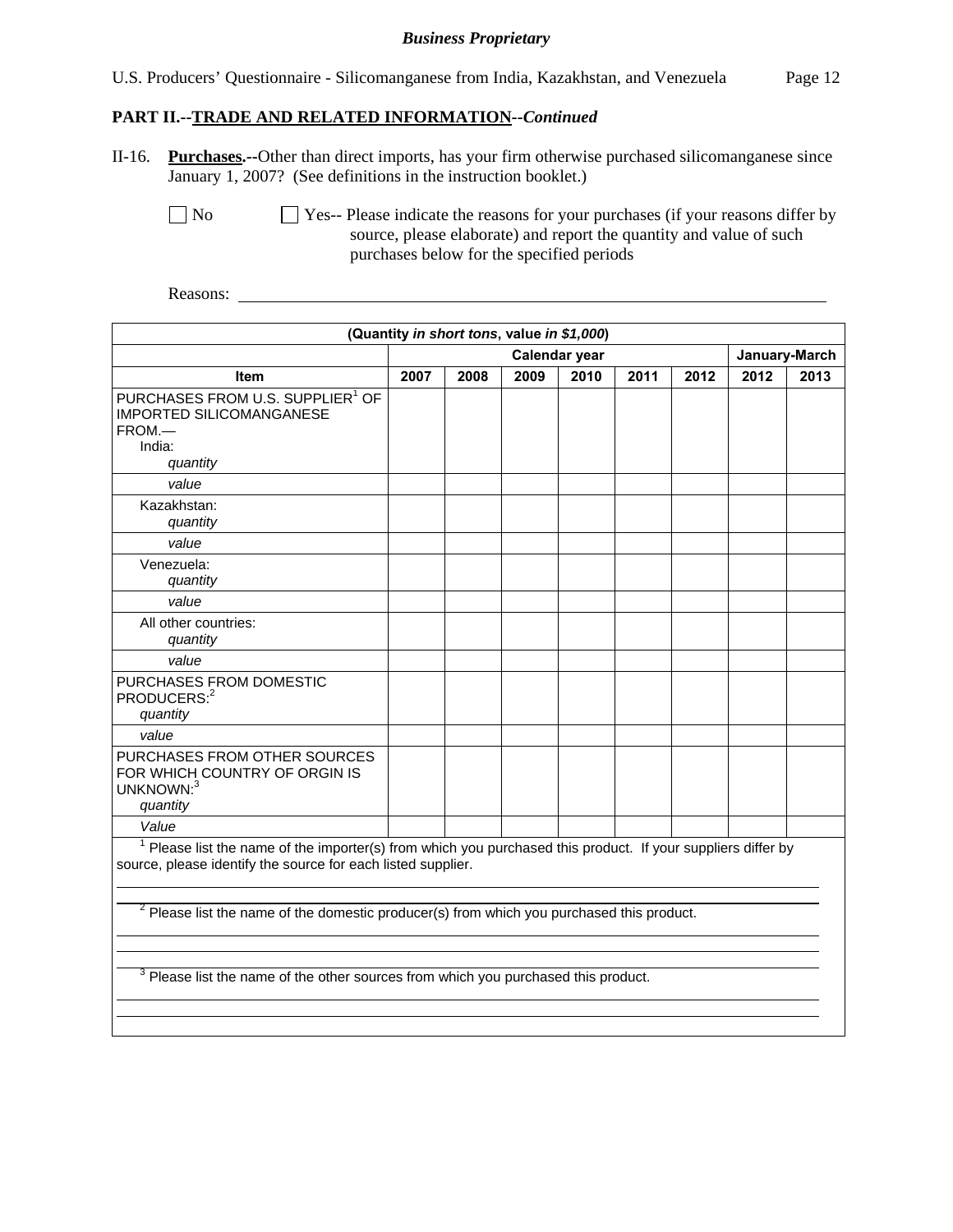### **PART II.--TRADE AND RELATED INFORMATION***--Continued*

l

**For questions II-17 and II-18, if your response differs for particular orders, please indicate and explain the particular effect of imposition and/or revocation of specific orders.**

II-17. **Effect of orders.--**Describe the significance of the existing antidumping duty orders covering imports of silicomanganese from India, Kazakhstan, and Venezuela in terms of its effect on your firm's production capacity, production, U.S. shipments, inventories, purchases, employment, revenues, costs, profits, cash flow, capital expenditures, research and development expenditures, and asset values. You may wish to compare your firm's operations before and after the imposition of the orders.

|                | <b>Likely effect of revocation of the orders.</b> --Would your firm anticipate any changes in its<br>production capacity, production, U.S. shipments, inventories, purchases, employment, revenues,<br>costs, profits, cash flow, capital expenditures, research and development expenditures, or asset<br>values relating to the production of silicomanganese in the future if the antidumping duty orders<br>on silicomanganese from India, Kazakhstan, and Venezuela were to be revoked? |
|----------------|----------------------------------------------------------------------------------------------------------------------------------------------------------------------------------------------------------------------------------------------------------------------------------------------------------------------------------------------------------------------------------------------------------------------------------------------------------------------------------------------|
| N <sub>0</sub> | Yes--Supply details as to the time, nature, and significance of such changes<br>and provide underlying assumptions, along with relevant portions of<br>business plans or other supporting documentation for any trends or<br>projections you may provide.                                                                                                                                                                                                                                    |
|                |                                                                                                                                                                                                                                                                                                                                                                                                                                                                                              |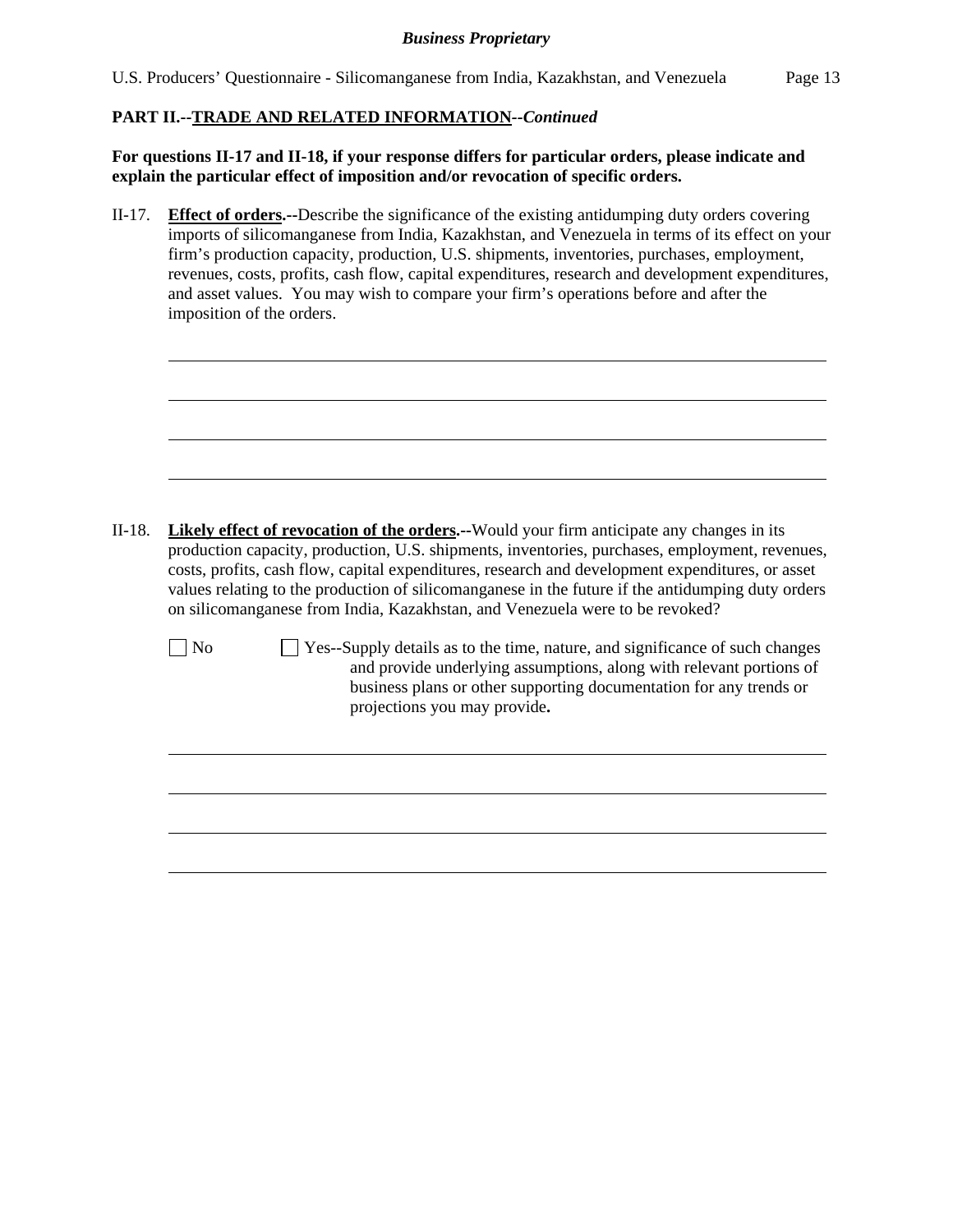U.S. Producers' Questionnaire - Silicomanganese from India, Kazakhstan, and Venezuela Page 14

# **PART III.--FINANCIAL INFORMATION**

l

l

 $\overline{a}$ 

l

Address questions on this part of the questionnaire to Justin Jee (202-205-3186, Justin.jee@usitc.gov).

III-1. **Contact information.**-- Please identify the responsible individual and the manner by which Commission staff may contact that individual regarding the confidential information submitted in part III.

| Name      |  |
|-----------|--|
| Title     |  |
| Email     |  |
| Telephone |  |
| Fax       |  |

III-2. **Accounting system.--**Briefly describe your financial accounting system.

- A. When does your fiscal year end (month and day)? If your fiscal year changed during the period examined, explain below:
- B.1. Describe the lowest level of operations (e.g., plant, division, company-wide) for which financial statements are prepared that include silicomanganese:
	- 2. Does your firm prepare profit/loss statements for silicomanganese:  $|$   $|$   $Y$ es  $|$   $|$   $|$   $N$ o
	- 3. How often did your firm (or parent company) prepare financial statements (including annual reports, 10Ks)? Please check relevant items below.
		- $\Box$  Audited,  $\Box$  unaudited,  $\Box$  annual reports,  $\Box$  10Ks,  $\Box$  10 Qs,
		- Monthly, quarterly, semi-annually, annually
	- 4. Accounting basis:  $\Box$  GAAP,  $\Box$  cash,  $\Box$  tax, or  $\Box$  other comprehensive basis of accounting (specify)

*Note: The Commission may request that your company submit copies of its financial statements, including internal profit-and-loss statements for the division or product group that includes silicomanganese, as well as those statements and worksheets used to compile data for your firm's questionnaire response.* 

- III-3. **Cost accounting system.--**Briefly describe your cost accounting system (*e.g.*, standard cost, job order cost, *etc.*).
- III-4. **Allocation basis.--**Briefly describe your allocation basis, if any, for COGS, SG&A, and interest expense and other income and expenses.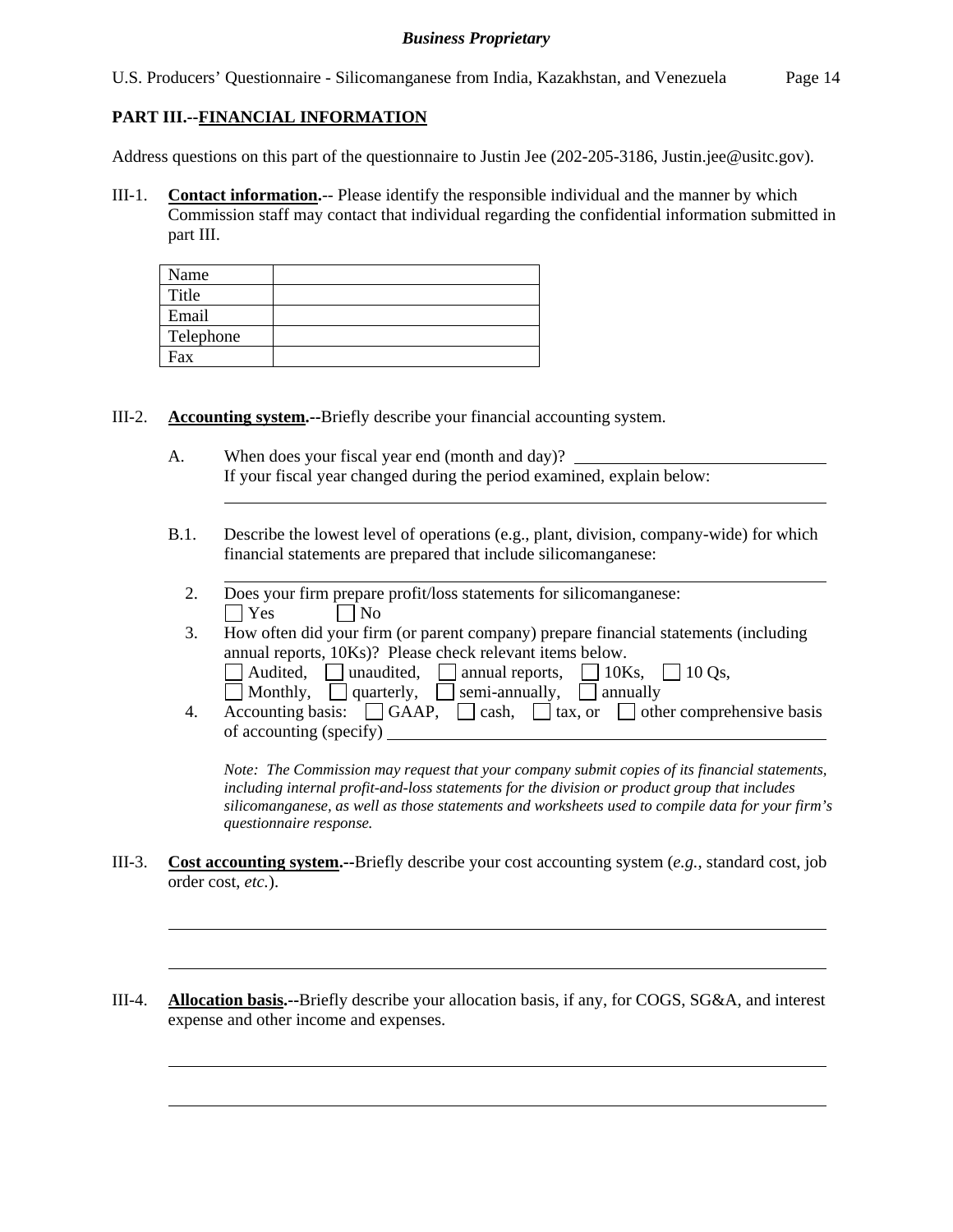# **PART III.--FINANCIAL INFORMATION***--Continued*

III-5. **Other products.--**Please list any other products you produced in the facilities in which you produced silicomanganese, and provide the share of net sales accounted for by these other products in your most recent fiscal year:

| Products                                      | Share of sales                                                                                                                                                                                                                                                                                                                                                              |
|-----------------------------------------------|-----------------------------------------------------------------------------------------------------------------------------------------------------------------------------------------------------------------------------------------------------------------------------------------------------------------------------------------------------------------------------|
|                                               | $\frac{0}{0}$                                                                                                                                                                                                                                                                                                                                                               |
|                                               | $\%$                                                                                                                                                                                                                                                                                                                                                                        |
|                                               | $\%$                                                                                                                                                                                                                                                                                                                                                                        |
|                                               | $\%$                                                                                                                                                                                                                                                                                                                                                                        |
|                                               | $\frac{0}{0}$                                                                                                                                                                                                                                                                                                                                                               |
| $\Box$ Yes--Continue to question III-7 below. | $\Box$ No--Continue to question III-9 below.                                                                                                                                                                                                                                                                                                                                |
|                                               | Inputs from related firms.--In the space provided below, identify the inputs used in the<br>production of silicomanganese that your firm purchases from related parties.                                                                                                                                                                                                    |
| Input                                         | Related party                                                                                                                                                                                                                                                                                                                                                               |
|                                               |                                                                                                                                                                                                                                                                                                                                                                             |
|                                               |                                                                                                                                                                                                                                                                                                                                                                             |
|                                               |                                                                                                                                                                                                                                                                                                                                                                             |
|                                               |                                                                                                                                                                                                                                                                                                                                                                             |
|                                               | <b>Inputs from related firms at cost.</b> --All intercompany profit on inputs purchased from related                                                                                                                                                                                                                                                                        |
|                                               | parties should be eliminated from the costs reported to the Commission in question III-10 (i.e.,<br>costs reported in question III-10 should only reflect the related party's cost and not include an<br>associated profit component). Reasonable methods for determining and eliminating the<br>associated profit on inputs purchased from related parties are acceptable. |
| inputs purchased from related parties?        | Has your firm complied with the Commission's instructions regarding costs associated with                                                                                                                                                                                                                                                                                   |

Yes No--Please contact Justin Jee (202-205-3186, Justin.jee@usitc.gov).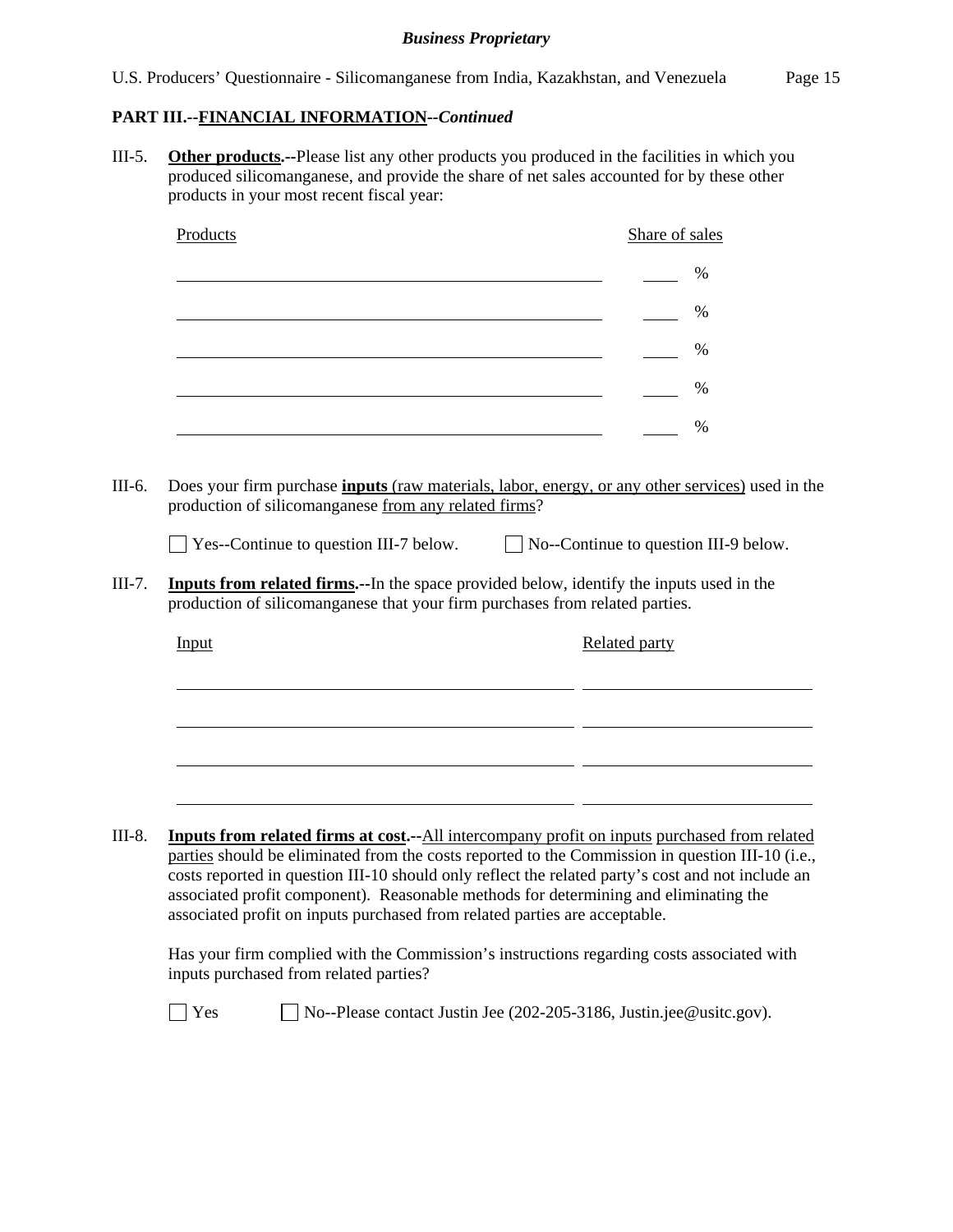## **PART III.--FINANCIAL INFORMATION***--Continued*

III-9. **Nonrecurring items (charges and gains) included in reported in silicomanganese financial results**.--For each annual and interim period for which financial results are reported in question III-10, please specify all material (significant) nonrecurring items (charges and gains) in the schedule below, the specific table III-10 line item where the nonrecurring items are included, a brief description of the relevant nonrecurring items, and the associated values (*in \$1,000*), as reflected in table III-10; i.e., if an aggregate nonrecurring item has been allocated to table III-10, only the allocated value amount included in table III-10 should be reported in the schedule below. Note: The Commission's objective here is to gather information only on material (significant) nonrecurring items which impacted the reported silicomanganese financial results in table III-10.

|                                                                                                                                                                                                      | Fiscal years ended-- |                                             |      |      |      | January-March |                                                                                                  |      |
|------------------------------------------------------------------------------------------------------------------------------------------------------------------------------------------------------|----------------------|---------------------------------------------|------|------|------|---------------|--------------------------------------------------------------------------------------------------|------|
|                                                                                                                                                                                                      | 2007                 | 2008                                        | 2009 | 2010 | 2011 | 2012          | 2012                                                                                             | 2013 |
| Nonrecurring item: In this column<br>please provide a brief description of each<br>nonrecurring item and indicate the<br>specific table III-10 line item where the<br>nonrecurring item is included. |                      | nonrecurring item reported in table III-10. |      |      |      |               | <b>Nonrecurring item:</b> In these columns please report the amount (in \$1,000) of the relevant |      |
|                                                                                                                                                                                                      |                      |                                             |      |      |      |               |                                                                                                  |      |
| 2.                                                                                                                                                                                                   |                      |                                             |      |      |      |               |                                                                                                  |      |
| 3.                                                                                                                                                                                                   |                      |                                             |      |      |      |               |                                                                                                  |      |
| 4.                                                                                                                                                                                                   |                      |                                             |      |      |      |               |                                                                                                  |      |
| 5.                                                                                                                                                                                                   |                      |                                             |      |      |      |               |                                                                                                  |      |
| 6.                                                                                                                                                                                                   |                      |                                             |      |      |      |               |                                                                                                  |      |
| 7.                                                                                                                                                                                                   |                      |                                             |      |      |      |               |                                                                                                  |      |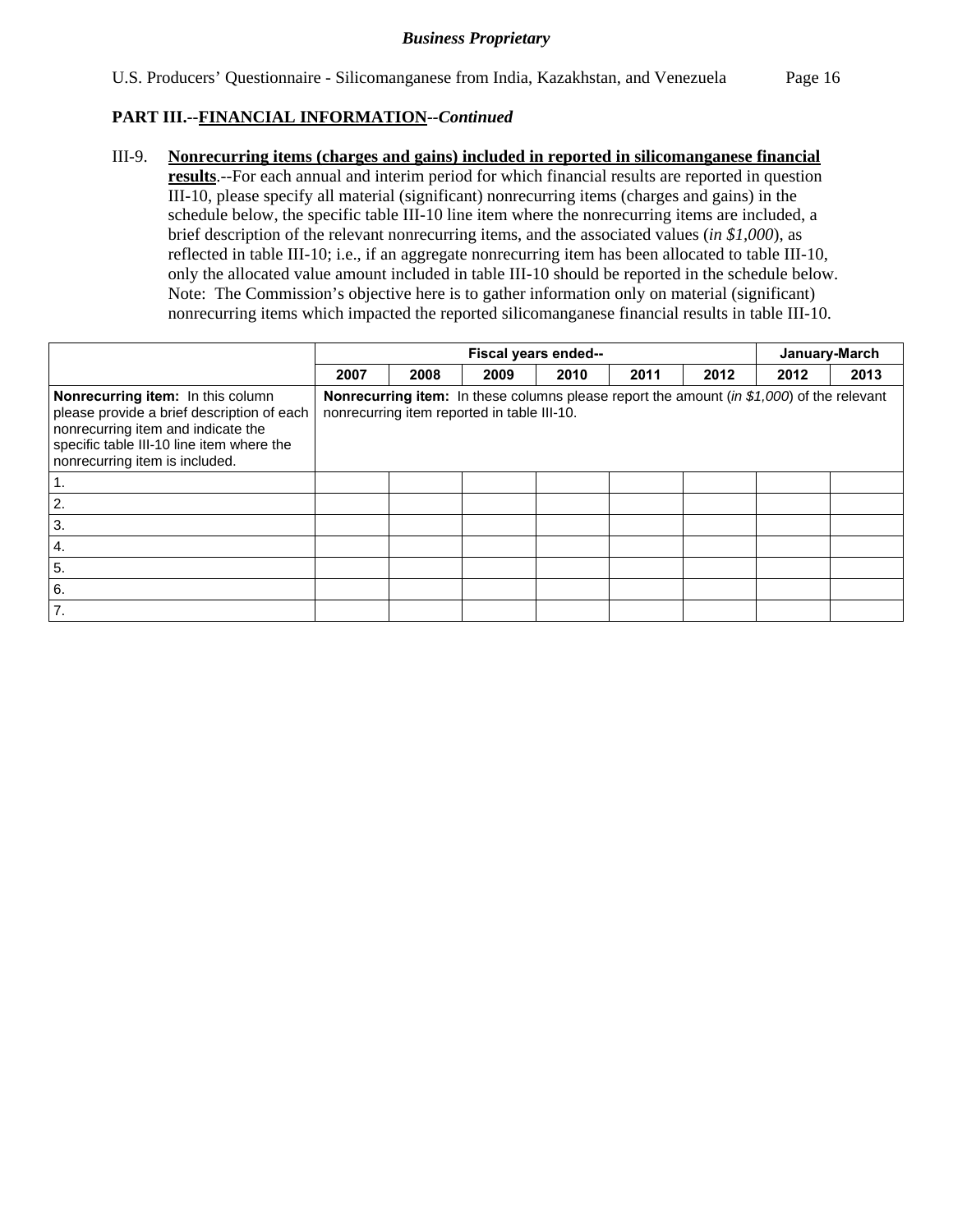## **PART III.--FINANCIAL INFORMATION***--Continued*

III-10. Operations on silicomanganese.--Report the revenue and related cost information requested below on the silicomanganese operations of your U.S. establishment(s).<sup>1</sup> Do not report resales of products. Note that internal consumption and transfers to related firms must be valued at fair market value and purchases from related firms must be at  $cost^2$  Provide data for your six most recently completed fiscal years in chronological order from left to right, and for the specified interim periods. If your firm was involved in tolling operations (either as the toller or as the tollee), please contact Justin Jee at (202) 205-3186 before completing this section of the questionnaire.

| Quantity (in short tons) and value (in \$1,000)                                                                                                                                                                         |                      |      |      |      |      |      |
|-------------------------------------------------------------------------------------------------------------------------------------------------------------------------------------------------------------------------|----------------------|------|------|------|------|------|
|                                                                                                                                                                                                                         | Fiscal years ended-- |      |      |      |      |      |
| <b>Item</b>                                                                                                                                                                                                             | 2007                 | 2008 | 2009 | 2010 | 2011 | 2012 |
| Net sales quantities: <sup>3</sup><br>Commercial sales ("CS")                                                                                                                                                           |                      |      |      |      |      |      |
| Internal consumption ("IC")                                                                                                                                                                                             |                      |      |      |      |      |      |
| Transfers to related firms ("Transfers")                                                                                                                                                                                |                      |      |      |      |      |      |
| Total net sales quantities                                                                                                                                                                                              |                      |      |      |      |      |      |
| Net sales values:3<br>Commercial sales                                                                                                                                                                                  |                      |      |      |      |      |      |
| Internal consumption                                                                                                                                                                                                    |                      |      |      |      |      |      |
| Transfers to related firms                                                                                                                                                                                              |                      |      |      |      |      |      |
| Total net sales values                                                                                                                                                                                                  |                      |      |      |      |      |      |
| Cost of goods sold (COGS): <sup>4</sup><br>Raw materials                                                                                                                                                                |                      |      |      |      |      |      |
| Direct labor                                                                                                                                                                                                            |                      |      |      |      |      |      |
| Other factory costs                                                                                                                                                                                                     |                      |      |      |      |      |      |
| <b>Total COGS</b>                                                                                                                                                                                                       |                      |      |      |      |      |      |
| Gross profit or (loss)                                                                                                                                                                                                  |                      |      |      |      |      |      |
| Selling, general, and administrative<br>(SG&A) expenses:<br>Selling expenses                                                                                                                                            |                      |      |      |      |      |      |
| General and administrative expenses                                                                                                                                                                                     |                      |      |      |      |      |      |
| <b>Total SG&amp;A expenses</b>                                                                                                                                                                                          |                      |      |      |      |      |      |
| <b>Operating income (loss)</b>                                                                                                                                                                                          |                      |      |      |      |      |      |
| Other income and expenses:<br>Interest expense                                                                                                                                                                          |                      |      |      |      |      |      |
| All other expense items                                                                                                                                                                                                 |                      |      |      |      |      |      |
| All other income items                                                                                                                                                                                                  |                      |      |      |      |      |      |
| All other income or expenses, net                                                                                                                                                                                       |                      |      |      |      |      |      |
| Net income or (loss) before income taxes                                                                                                                                                                                |                      |      |      |      |      |      |
| Depreciation/amortization included above                                                                                                                                                                                |                      |      |      |      |      |      |
| Include only sales (whether domestic or export) and costs related to your U.S. manufacturing operations.<br><sup>2</sup> Please eliminate any profits or (losses) on inputs from related firms pursuant question III-8. |                      |      |      |      |      |      |

<sup>3</sup> Less discounts, returns, allowances, and prepaid freight. The quantities and values should approximate the corresponding

shipment quantities and values reported in Part II of this questionnaire.<br><sup>4</sup> COGS should include costs associated with CS, IC, and Transfers, COGS should include costs associated with CS, IC, and Transfers, as well as export shipments in question II-8.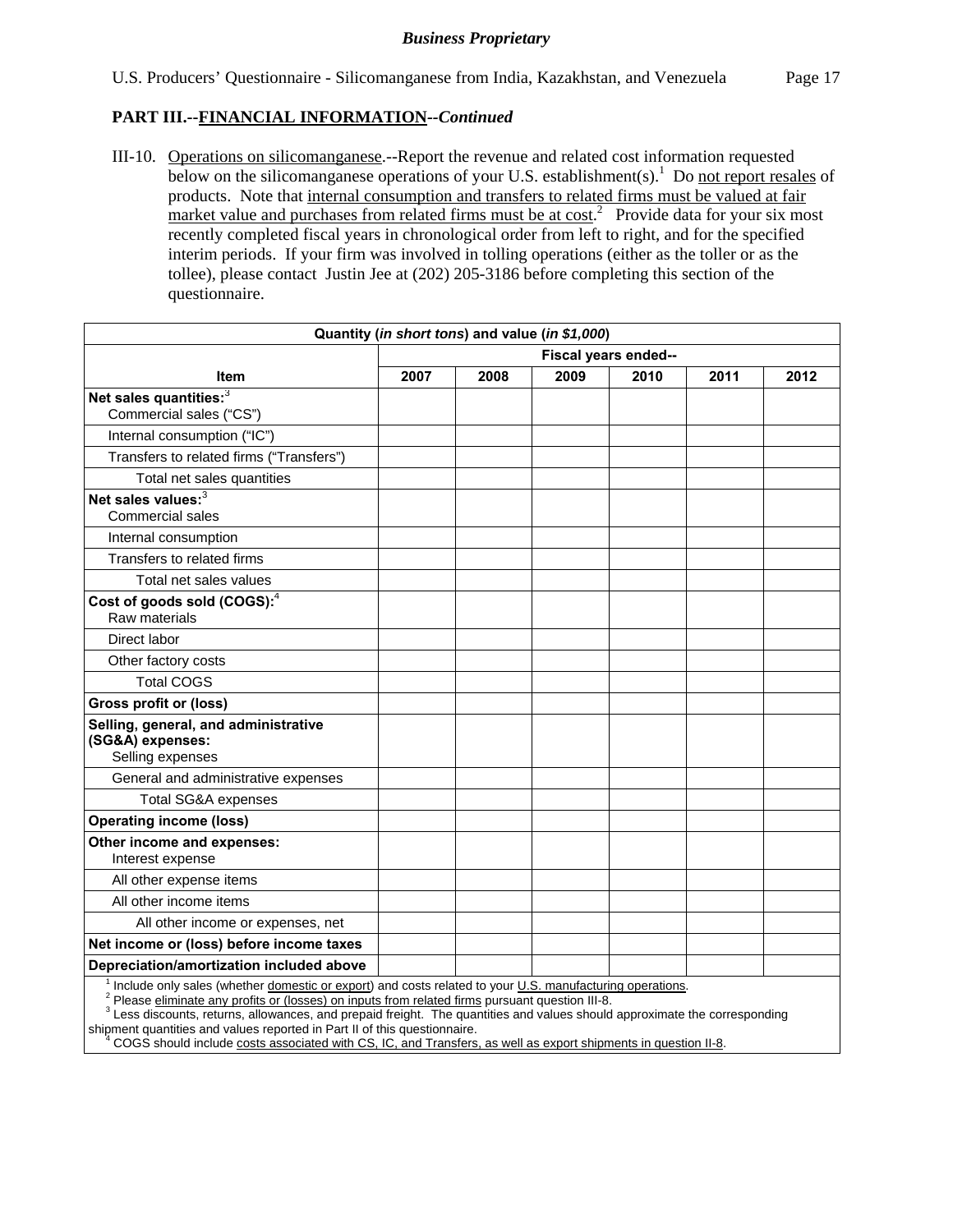### **PART III.--FINANCIAL INFORMATION***--Continued*

#### III-10. **Operations on silicomanganese**.--*Continued*

| Quantity (in short tons) and value (in \$1,000)                              |                                                                                                                                                                                                                                                                     |                    |  |  |  |  |
|------------------------------------------------------------------------------|---------------------------------------------------------------------------------------------------------------------------------------------------------------------------------------------------------------------------------------------------------------------|--------------------|--|--|--|--|
| Item                                                                         | January-March 2012                                                                                                                                                                                                                                                  | January-March 2013 |  |  |  |  |
| Net sales quantities: <sup>3</sup><br><b>Commercial sales</b>                |                                                                                                                                                                                                                                                                     |                    |  |  |  |  |
| Internal consumption                                                         |                                                                                                                                                                                                                                                                     |                    |  |  |  |  |
| Transfers to related firms                                                   |                                                                                                                                                                                                                                                                     |                    |  |  |  |  |
| Total net sales quantities                                                   |                                                                                                                                                                                                                                                                     |                    |  |  |  |  |
| Net sales values: $3\overline{3}$<br><b>Commercial sales</b>                 |                                                                                                                                                                                                                                                                     |                    |  |  |  |  |
| Internal consumption                                                         |                                                                                                                                                                                                                                                                     |                    |  |  |  |  |
| Transfers to related firms                                                   |                                                                                                                                                                                                                                                                     |                    |  |  |  |  |
| Total net sales values                                                       |                                                                                                                                                                                                                                                                     |                    |  |  |  |  |
| Cost of goods sold (COGS): <sup>4</sup><br>Raw materials                     |                                                                                                                                                                                                                                                                     |                    |  |  |  |  |
| Direct labor                                                                 |                                                                                                                                                                                                                                                                     |                    |  |  |  |  |
| Other factory costs                                                          |                                                                                                                                                                                                                                                                     |                    |  |  |  |  |
| <b>Total COGS</b>                                                            |                                                                                                                                                                                                                                                                     |                    |  |  |  |  |
| <b>Gross profit or (loss)</b>                                                |                                                                                                                                                                                                                                                                     |                    |  |  |  |  |
| Selling, general, and administrative (SG&A)<br>expenses:<br>Selling expenses |                                                                                                                                                                                                                                                                     |                    |  |  |  |  |
| General and administrative expenses                                          |                                                                                                                                                                                                                                                                     |                    |  |  |  |  |
| Total SG&A expenses                                                          |                                                                                                                                                                                                                                                                     |                    |  |  |  |  |
| <b>Operating income (loss)</b>                                               |                                                                                                                                                                                                                                                                     |                    |  |  |  |  |
| Other income and expenses:<br>Interest expense                               |                                                                                                                                                                                                                                                                     |                    |  |  |  |  |
| All other expense items                                                      |                                                                                                                                                                                                                                                                     |                    |  |  |  |  |
| All other income items                                                       |                                                                                                                                                                                                                                                                     |                    |  |  |  |  |
| All other income or expenses, net                                            |                                                                                                                                                                                                                                                                     |                    |  |  |  |  |
| Net income or (loss) before income taxes                                     |                                                                                                                                                                                                                                                                     |                    |  |  |  |  |
| Depreciation/amortization included above                                     |                                                                                                                                                                                                                                                                     |                    |  |  |  |  |
| 1 million de la completa de la completa de la construcción de                | $\sim$ 0.000 $\sim$ 0.000 $\sim$ 0.000 $\sim$ 0.000 $\sim$ 0.000 $\sim$ 0.000 $\sim$ 0.000 $\sim$ 0.000 $\sim$ 0.000 $\sim$ 0.000 $\sim$ 0.000 $\sim$ 0.000 $\sim$ 0.000 $\sim$ 0.000 $\sim$ 0.000 $\sim$ 0.000 $\sim$ 0.000 $\sim$ 0.000 $\sim$ 0.000 $\sim$ 0.000 | a cardia           |  |  |  |  |

<sup>1</sup> Include only sales (whether *domestic or export*) and costs related to your <u>U.S. manufacturing operations</u>.<br><sup>2</sup> Please *eliminate any profits or (losses) on inputs from related firms pursuant question III-8.* 

<sup>3</sup> Less discounts, returns, allowances, and prepaid freight. The quantities and values should approximate the corresponding shipment quantities and values reported in Part II of this questionnaire.

<sup>4</sup> COGS should include costs associated with CS, IC, and Transfers, as well as export shipments in question II-8.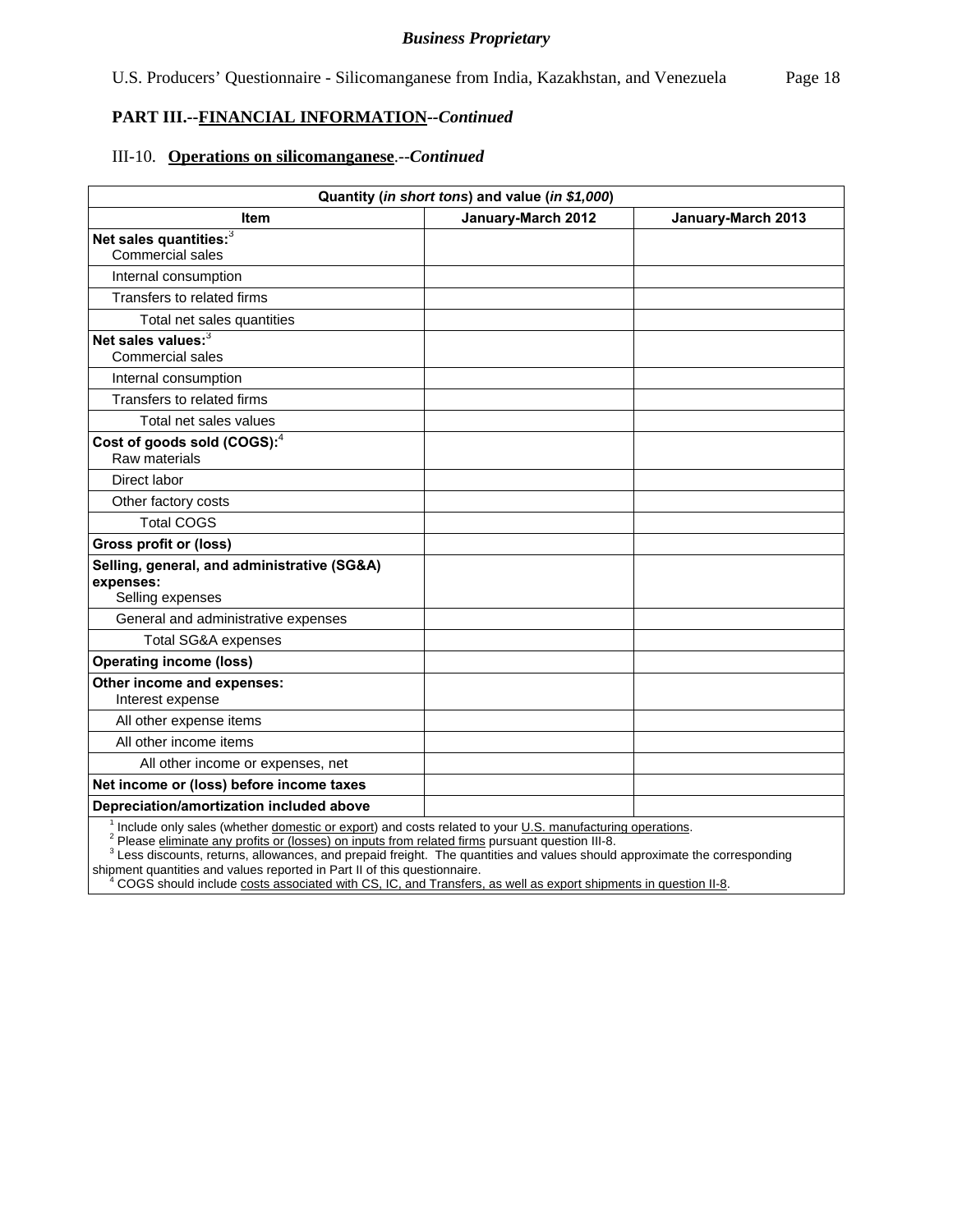## **PART III.--FINANCIAL INFORMATION***--Continued*

III-11. **Asset values**.--Report the total assets (i.e., both current and long-term assets) associated with the production, warehousing, and sale of silicomanganese. If your firm does not maintain some or all of the specific asset information necessary to calculate total assets for silicomanganese in the normal course of business, please estimate this information based upon a method (such as production, sales, or costs) that is consistent with your cost allocations in the previous question. Provide data as of the end of your six most recently completed fiscal years in chronological order from left to right.

Note: Total assets should reflect net assets after any accumulated depreciation and allowances deducted. Total assets should be allocated to the subject products if these assets are also related to other products. Please provide a brief explanation if there are any substantial changes in total asset value during the period; e.g., due to asset write-offs, revaluation, and major purchases.

| Value (in \$1,000)        |      |                      |      |      |      |      |
|---------------------------|------|----------------------|------|------|------|------|
|                           |      | Fiscal years ended-- |      |      |      |      |
| <b>Item</b>               | 2007 | 2008                 | 2009 | 2010 | 2011 | 2012 |
| <b>Total assets (net)</b> |      |                      |      |      |      |      |

III-12. **Capital expenditures and research and development expenses.--**Report your firm's capital expenditures and research and development expenses on silicomanganese. Provide data for your six most recently completed fiscal years in chronological order from left to right, and for the specified interim periods.

|                                      |      |                      |      |      | Value ( <i>in \$1,000</i> ) |      |      |               |
|--------------------------------------|------|----------------------|------|------|-----------------------------|------|------|---------------|
|                                      |      | Fiscal years ended-- |      |      |                             |      |      | January-March |
| <b>Item</b>                          | 2007 | 2008                 | 2009 | 2010 | 2011                        | 2012 | 2012 | 2013          |
| Capital expenditures                 |      |                      |      |      |                             |      |      |               |
| Research and development<br>expenses |      |                      |      |      |                             |      |      |               |

III-13. **Data consistency and reconciliation.--**Please indicate whether your financial data for questions III-10, 11, and 12 are based on a calendar year or your fiscal year:

| Calendar year        |  |
|----------------------|--|
| Fiscal year (specify |  |

Please note the quantities and values reported in question III-10 should reconcile with the data reported in question II-10 (including export shipments) as long as they are reported on the same calendar year basis.

Do these data in question III-10 reconcile with data in question II-10?

 $\Box$  Yes  $\Box$  No--Please explain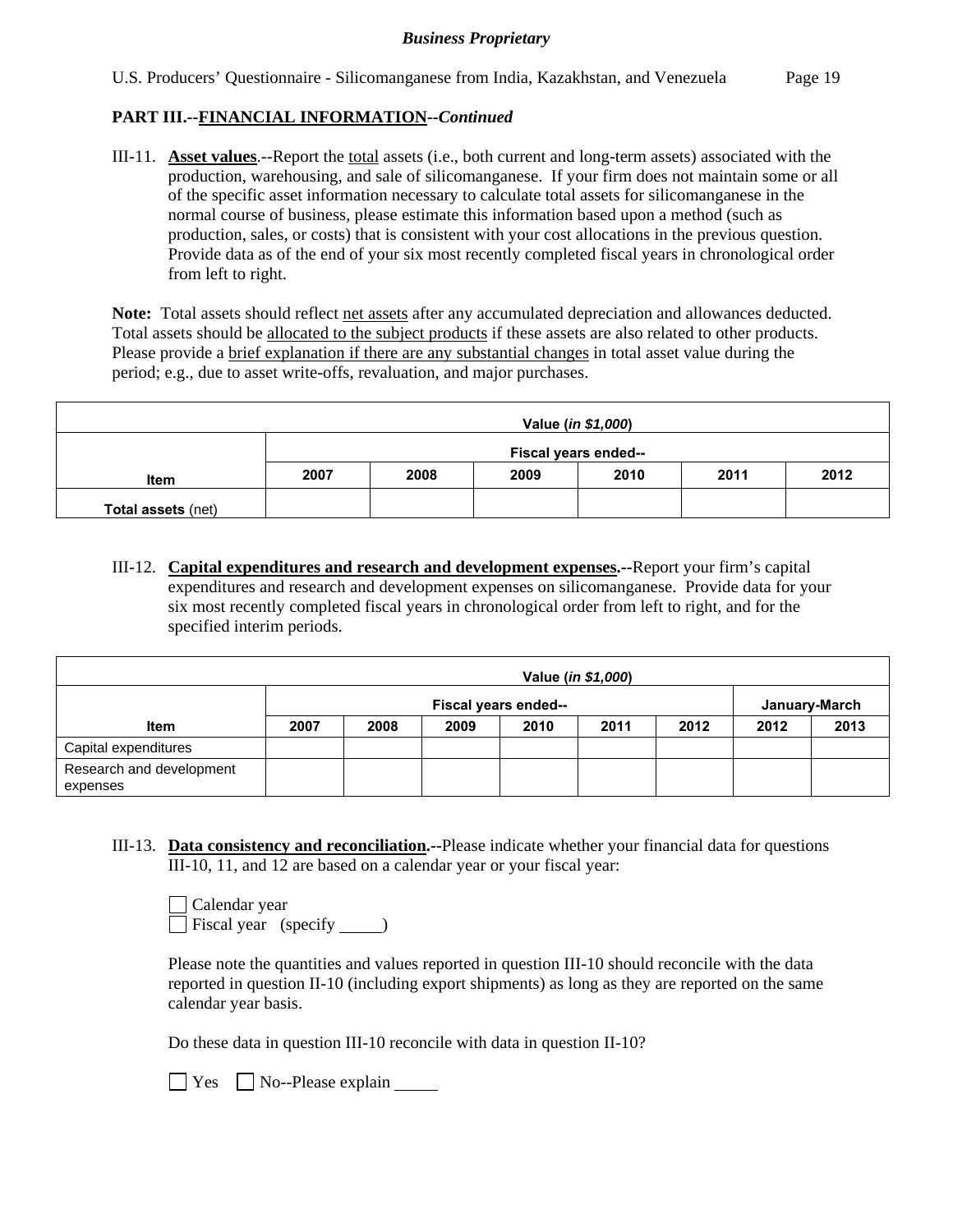U.S. Producers' Questionnaire - Silicomanganese from India, Kazakhstan, and Venezuela Page 20

# **PART IV.--PRICING AND MARKET FACTORS**

Further information on this part of the questionnaire can be obtained from Samantha Day (202-205-2088, Samantha.Day@usitc.gov)

**Contact information.**-- Please identify the responsible individual and the manner by which Commission staff may contact that individual regarding the confidential information submitted in part IV.

| Name      |  |
|-----------|--|
| Title     |  |
| Email     |  |
| Telephone |  |
| Fax       |  |

# **PRICE DATA**

IV-1. This question requests quarterly quantity and value data, f.o.b. your U.S. point of shipment, for your commercial shipments to unrelated U.S. customers since 2007 of the following products produced by your firm.

*Product 1***.—ASTM grade B bulk silicomanganese sold to steel producers under quarterly requirement contracts** 

*Product 2***.—ASTM grade B bulk silicomanganese sold to steel producers as spot sales** 

**Please note that total dollar values should be f.o.b., U.S. point of shipment and should not include U.S.-inland transportation costs. Total dollar values should reflect the** *final net* **amount paid to you (i.e., should be net of all deductions for discounts or rebates). See instruction booklet.**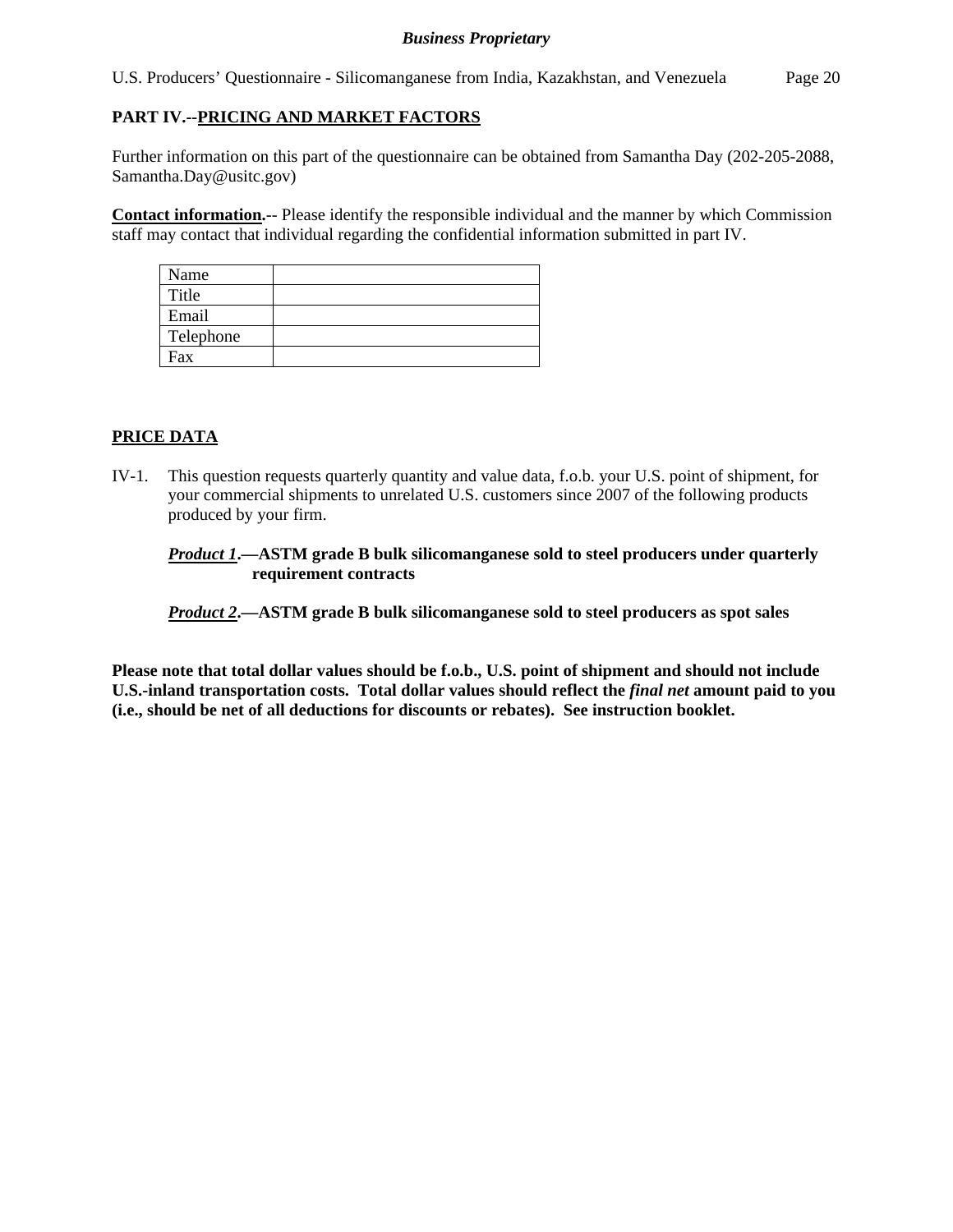## **PART IV.--PRICING AND MARKET FACTORS***--Continued*

IV-1. Pricing data.--Report below the quarterly price data<sup>1</sup> for pricing products<sup>2</sup> produced and sold by your firm. **Please note that value is requested in ACTUAL DOLLARS not \$1,000s dollars.**

| (Quantity in short tons, value in dollars)                                                                                                                                                                                         |                  |       |                                                                                                                              |       |  |  |
|------------------------------------------------------------------------------------------------------------------------------------------------------------------------------------------------------------------------------------|------------------|-------|------------------------------------------------------------------------------------------------------------------------------|-------|--|--|
|                                                                                                                                                                                                                                    | <b>Product 1</b> |       | <b>Product 2</b>                                                                                                             |       |  |  |
| <b>Period of shipment</b>                                                                                                                                                                                                          | Quantity         | Value | Quantity                                                                                                                     | Value |  |  |
| 2007:                                                                                                                                                                                                                              |                  |       |                                                                                                                              |       |  |  |
| January-March                                                                                                                                                                                                                      |                  |       |                                                                                                                              |       |  |  |
| April-June                                                                                                                                                                                                                         |                  |       |                                                                                                                              |       |  |  |
| July-September                                                                                                                                                                                                                     |                  |       |                                                                                                                              |       |  |  |
| October-December                                                                                                                                                                                                                   |                  |       |                                                                                                                              |       |  |  |
| 2008:                                                                                                                                                                                                                              |                  |       |                                                                                                                              |       |  |  |
| January-March                                                                                                                                                                                                                      |                  |       |                                                                                                                              |       |  |  |
| April-June                                                                                                                                                                                                                         |                  |       |                                                                                                                              |       |  |  |
| July-September                                                                                                                                                                                                                     |                  |       |                                                                                                                              |       |  |  |
| October-December                                                                                                                                                                                                                   |                  |       |                                                                                                                              |       |  |  |
| 2009:                                                                                                                                                                                                                              |                  |       |                                                                                                                              |       |  |  |
| January-March                                                                                                                                                                                                                      |                  |       |                                                                                                                              |       |  |  |
| April-June                                                                                                                                                                                                                         |                  |       |                                                                                                                              |       |  |  |
| July-September                                                                                                                                                                                                                     |                  |       |                                                                                                                              |       |  |  |
| October-December                                                                                                                                                                                                                   |                  |       |                                                                                                                              |       |  |  |
| 2010:                                                                                                                                                                                                                              |                  |       |                                                                                                                              |       |  |  |
| January-March                                                                                                                                                                                                                      |                  |       |                                                                                                                              |       |  |  |
| April-June                                                                                                                                                                                                                         |                  |       |                                                                                                                              |       |  |  |
| July-September                                                                                                                                                                                                                     |                  |       |                                                                                                                              |       |  |  |
| October-December                                                                                                                                                                                                                   |                  |       |                                                                                                                              |       |  |  |
| 2011:                                                                                                                                                                                                                              |                  |       |                                                                                                                              |       |  |  |
| January-March                                                                                                                                                                                                                      |                  |       |                                                                                                                              |       |  |  |
| April-June                                                                                                                                                                                                                         |                  |       |                                                                                                                              |       |  |  |
| July-September                                                                                                                                                                                                                     |                  |       |                                                                                                                              |       |  |  |
| October-December                                                                                                                                                                                                                   |                  |       |                                                                                                                              |       |  |  |
| 2012:                                                                                                                                                                                                                              |                  |       |                                                                                                                              |       |  |  |
| January-March                                                                                                                                                                                                                      |                  |       |                                                                                                                              |       |  |  |
| April-June                                                                                                                                                                                                                         |                  |       |                                                                                                                              |       |  |  |
| July-September                                                                                                                                                                                                                     |                  |       |                                                                                                                              |       |  |  |
| October-December                                                                                                                                                                                                                   |                  |       |                                                                                                                              |       |  |  |
| 2013:                                                                                                                                                                                                                              |                  |       |                                                                                                                              |       |  |  |
| January-March                                                                                                                                                                                                                      |                  |       |                                                                                                                              |       |  |  |
| returned goods), f.o.b. your U.S. point of shipment.<br><sup>2</sup> Pricing product definitions are provided on the first page of Part IV.                                                                                        |                  |       | $1$ Net values ( <i>i.e.</i> , gross sales values less all discounts, allowances, rebates, prepaid freight, and the value of |       |  |  |
| Note.--If your product does not exactly meet the product specifications but is competitive with the specified product,<br>provide a description of your product. Also, please explain any anomalies in your reported pricing data. |                  |       |                                                                                                                              |       |  |  |
| Product 1:                                                                                                                                                                                                                         |                  |       |                                                                                                                              |       |  |  |

Product 2: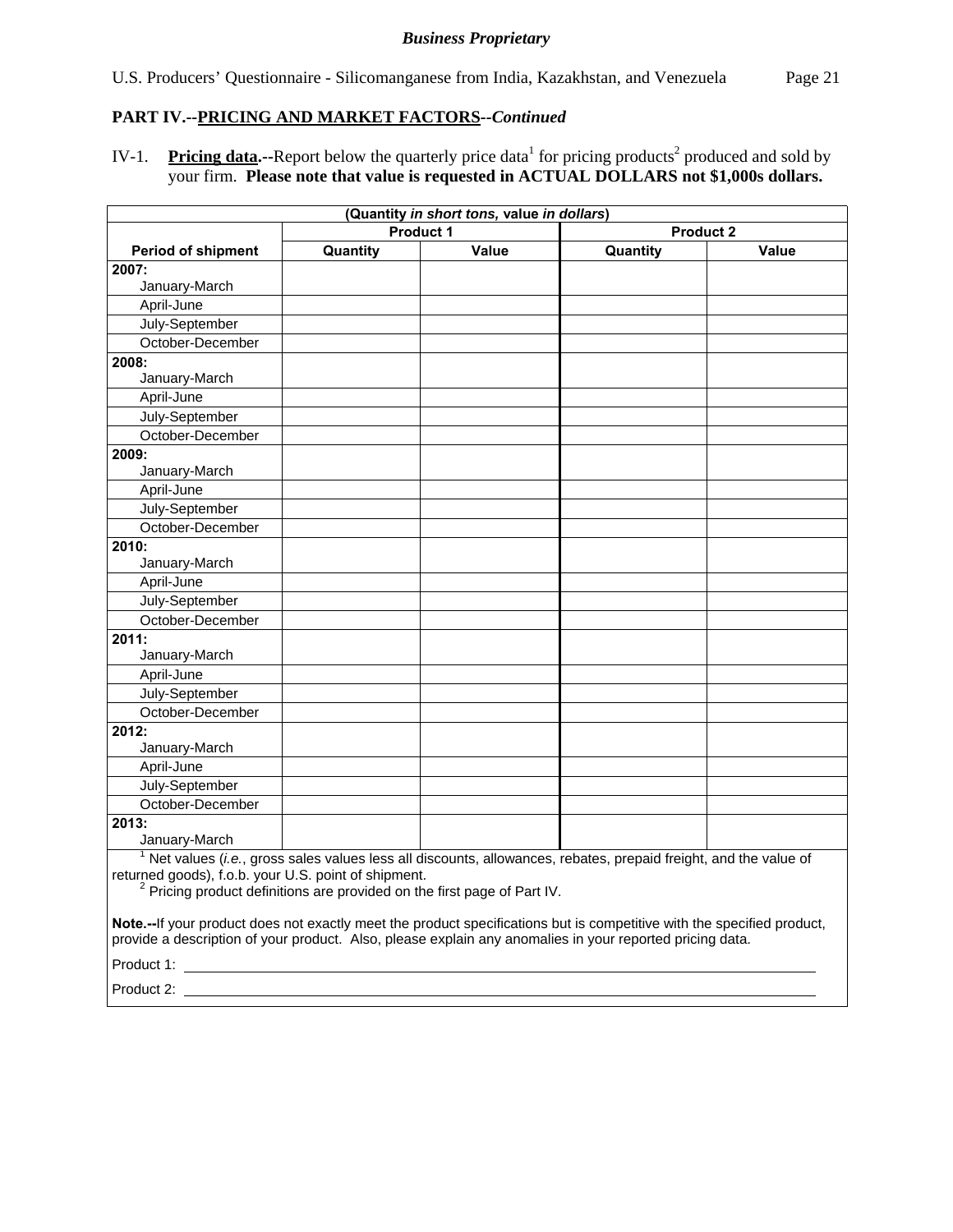## **PART IV.--PRICING AND MARKET FACTORS***--Continued*

IV-2. **Price setting.--** How does your firm determine the prices that it charges for sales of silicomanganese (*check all that apply*)? If your firm issues price lists, please submit sample pages of a recent list.

| Transaction<br>b٧<br>transaction | <b>Contracts</b> | <b>Set</b><br>price<br>lists | <b>Other</b> | If other, describe |
|----------------------------------|------------------|------------------------------|--------------|--------------------|
|                                  |                  |                              |              |                    |

IV-3. **Discount policy.--** Please indicate and describe your firm's discount policies (*check all that apply*).

| Quantity<br>discounts | Annual<br>total<br>volume<br>discounts | No<br>discount<br>policy | <b>Other</b> | <b>Describe</b> |
|-----------------------|----------------------------------------|--------------------------|--------------|-----------------|
|                       |                                        |                          |              |                 |

#### IV-4. **Pricing terms for silicomanganese.--**

(a) What are your firm's typical sales terms for its U.S.-produced silicomanganese?

| Net 30 days | Net 60 days | 2/10 net 30 days | Other (specify) |
|-------------|-------------|------------------|-----------------|
|             |             |                  |                 |

 (b) On what basis are your prices of U.S.-produced silicomanganese usually quoted *(check one)*?

| <b>Delivered</b> | F.o.b. | If f.o.b., specify point |
|------------------|--------|--------------------------|
|                  |        |                          |

IV-5. **Contract versus spot.--** Approximately what share of your firm's sales of its U.S.-produced silicomanganese in 2012 was on a (1) long-term contract basis, (2) short-term contract basis, and (3) spot sales basis?

| Type of sale                                                                       | Share of<br>2012 sales |   |
|------------------------------------------------------------------------------------|------------------------|---|
| Long-term contracts (multiple deliveries for more<br>than 12 months)               |                        | ℅ |
| <b>Short-term contracts</b> (multiple deliveries up to and<br>including 12 months) |                        | ℅ |
| <b>Spot sales</b> (for a single delivery)                                          |                        | % |
| Total                                                                              | 100                    | % |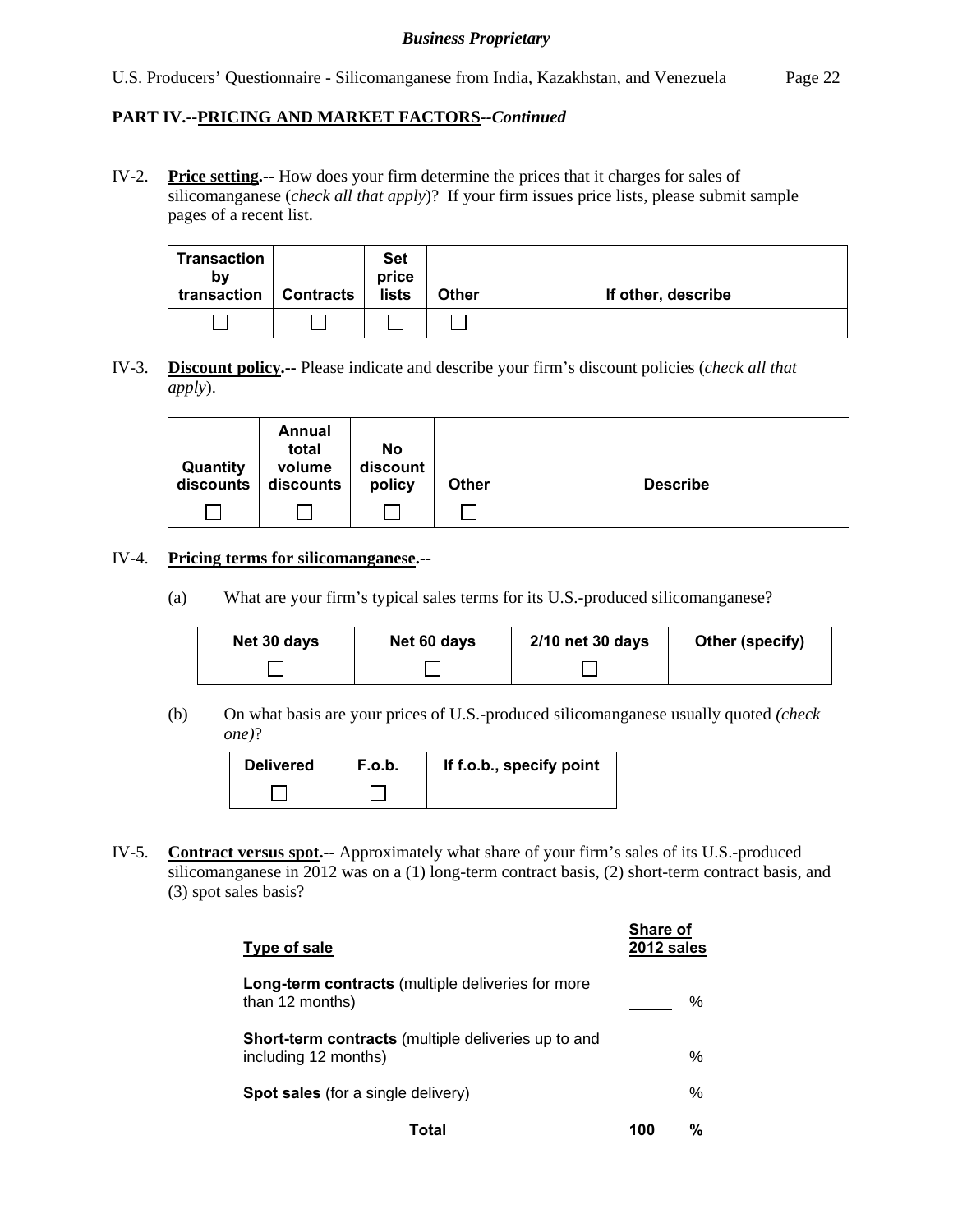## **PART IV.--PRICING AND MARKET FACTORS***--Continued*

IV-6. **Contract provisions.—** Please fill out the table with respect to provisions of your typical sales contracts for silicomanganese (or check "not applicable" if your firm does not sell on a long-term and/or short-term contract basis).

| <b>Typical sales contract</b><br>provisions | <b>Item</b>    | <b>Short-term contracts</b><br>(multiple deliveries up to<br>and including 12 months) | Long-term contracts<br>(multiple deliveries for more<br>than 12 months) |
|---------------------------------------------|----------------|---------------------------------------------------------------------------------------|-------------------------------------------------------------------------|
| Average contract duration                   | Number of days |                                                                                       |                                                                         |
| Price renegotiation (during the             | Yes            |                                                                                       |                                                                         |
| contract period)                            | No             |                                                                                       |                                                                         |
|                                             | Quantity       |                                                                                       |                                                                         |
| Fixed quantity and/or price                 | Price          |                                                                                       |                                                                         |
|                                             | <b>Both</b>    |                                                                                       |                                                                         |
|                                             | Yes            |                                                                                       |                                                                         |
| Meet or release provision                   | No             |                                                                                       |                                                                         |
| Not applicable                              |                |                                                                                       |                                                                         |

IV-7. **Lead times.--**What is the average lead time between a customer's order and the date of delivery for your firm's sales of your U.S.-produced silicomanganese?

| <b>Source</b>     | Share of<br>2012 sales | Lead time (days) |
|-------------------|------------------------|------------------|
| From inventory    | ℅                      |                  |
| Produced to order | ℅                      |                  |
| Total             | 100 $%$                |                  |

#### IV-8. **Shipping information.--**

- (a) What is the approximate percentage of the total delivered cost of silicomanganese that is accounted for by U.S. inland transportation costs? \_\_\_\_\_ %
- (b) Who generally arranges the transportation to your customers' locations? your firm purchaser *(check one)*
- (c) Indicate the approximate percentage of your sales of silicomanganese that are delivered the following distances from your production facility.

| Distance from production facility | Share         |
|-----------------------------------|---------------|
| Within 100 miles                  | $\frac{0}{0}$ |
| 101 to 1,000 miles                | %             |
| Over 1,000 miles                  | %             |
| Total                             | %<br>100      |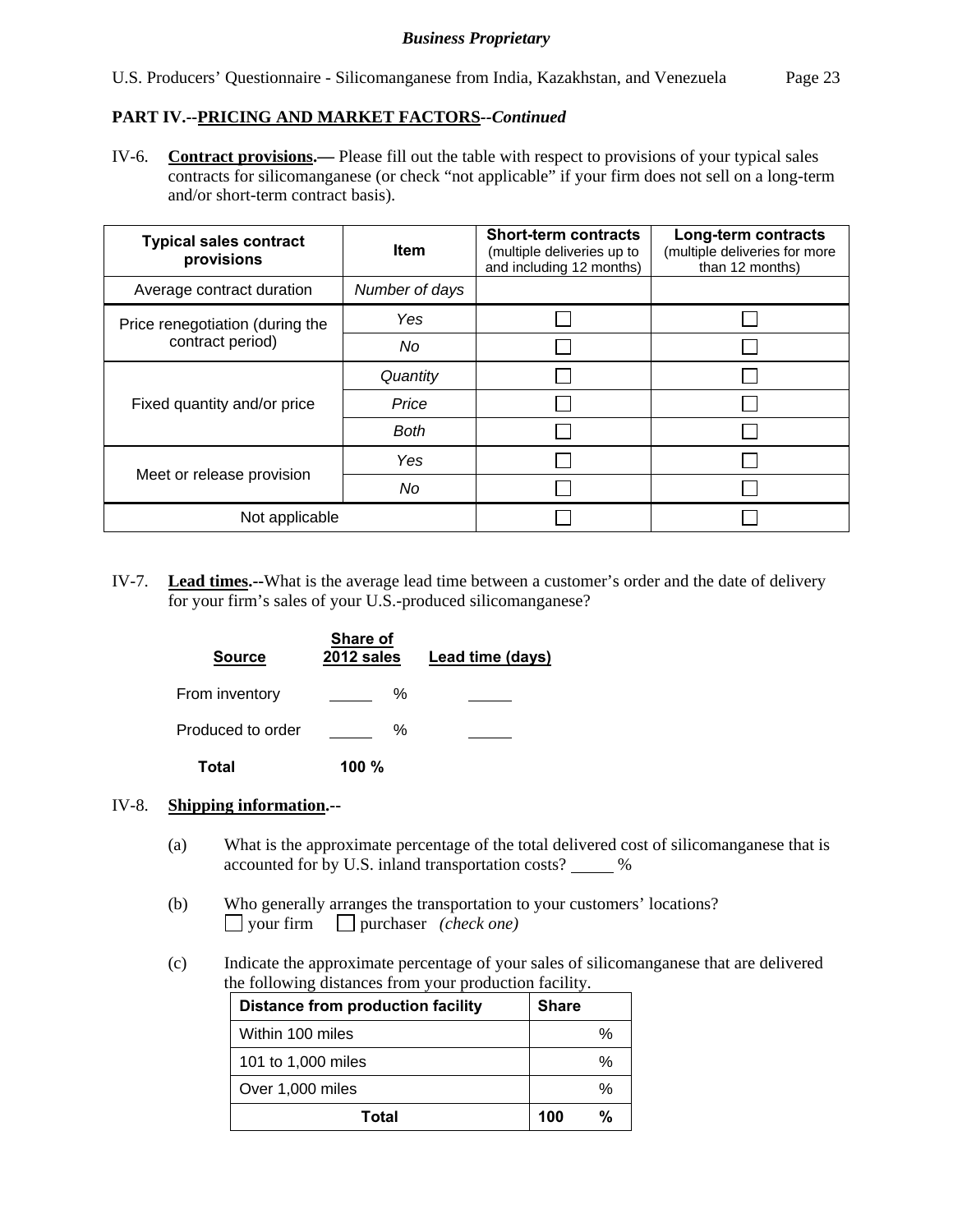# **PART IV.--PRICING AND MARKET FACTORS***--Continued*

IV-9. **Geographical shipments.--** What is the geographic market area in the United States served by your firm's silicomanganese? (check all that apply)

| Geographic area                                                                                                             | $\sqrt{}$ if applicable |
|-----------------------------------------------------------------------------------------------------------------------------|-------------------------|
| Northeast.-CT, ME, MA, NH, NJ, NY, PA, RI, and VT.                                                                          |                         |
| <b>Midwest.</b> –IL, IN, IA, KS, MI, MN, MO, NE, ND, OH, SD, and WI.                                                        |                         |
| <b>Southeast.–AL, DE, DC, FL, GA, KY, MD, MS, NC, SC, TN, VA, and WV.</b>                                                   |                         |
| <b>Central Southwest.–AR, LA, OK, and TX.</b>                                                                               |                         |
| <b>Mountains.-AZ, CO, ID, MT, NV, NM, UT, and WY.</b>                                                                       |                         |
| <b>Pacific Coast.–CA, OR, and WA.</b>                                                                                       |                         |
| <b>Other</b> .-All other markets in the United States not previously listed, including AK, HI,<br>PR, and VI, among others. |                         |

IV-10. **End uses.--**List the end uses of the silicomanganese that you manufacture. For each end-use product, what percentage of the total cost is accounted for by silicomanganese and other inputs?

|                         | Share of total cost of end use product<br>accounted for by |                                  |              |
|-------------------------|------------------------------------------------------------|----------------------------------|--------------|
| End use product         | <b>Silicomanganese</b><br>(percent)                        | <b>Other inputs</b><br>(percent) | <b>Total</b> |
| Steel (integrated mill) | %                                                          | $\%$                             | 100%         |
| Steel (electric arc     |                                                            |                                  |              |
| furnace)                | %                                                          | %                                | 100%         |
| Other (specify):        |                                                            |                                  |              |
|                         | %                                                          | %                                | 100%         |

IV-11. **Changes in end uses.--**Have there been any changes in the end uses of silicomanganese since 2007? Do you anticipate any future changes?

| Changes in end<br>uses | No | Yes | <b>Explain</b> |
|------------------------|----|-----|----------------|
| Changes since<br>2007  |    |     |                |
| Anticipated<br>changes |    |     |                |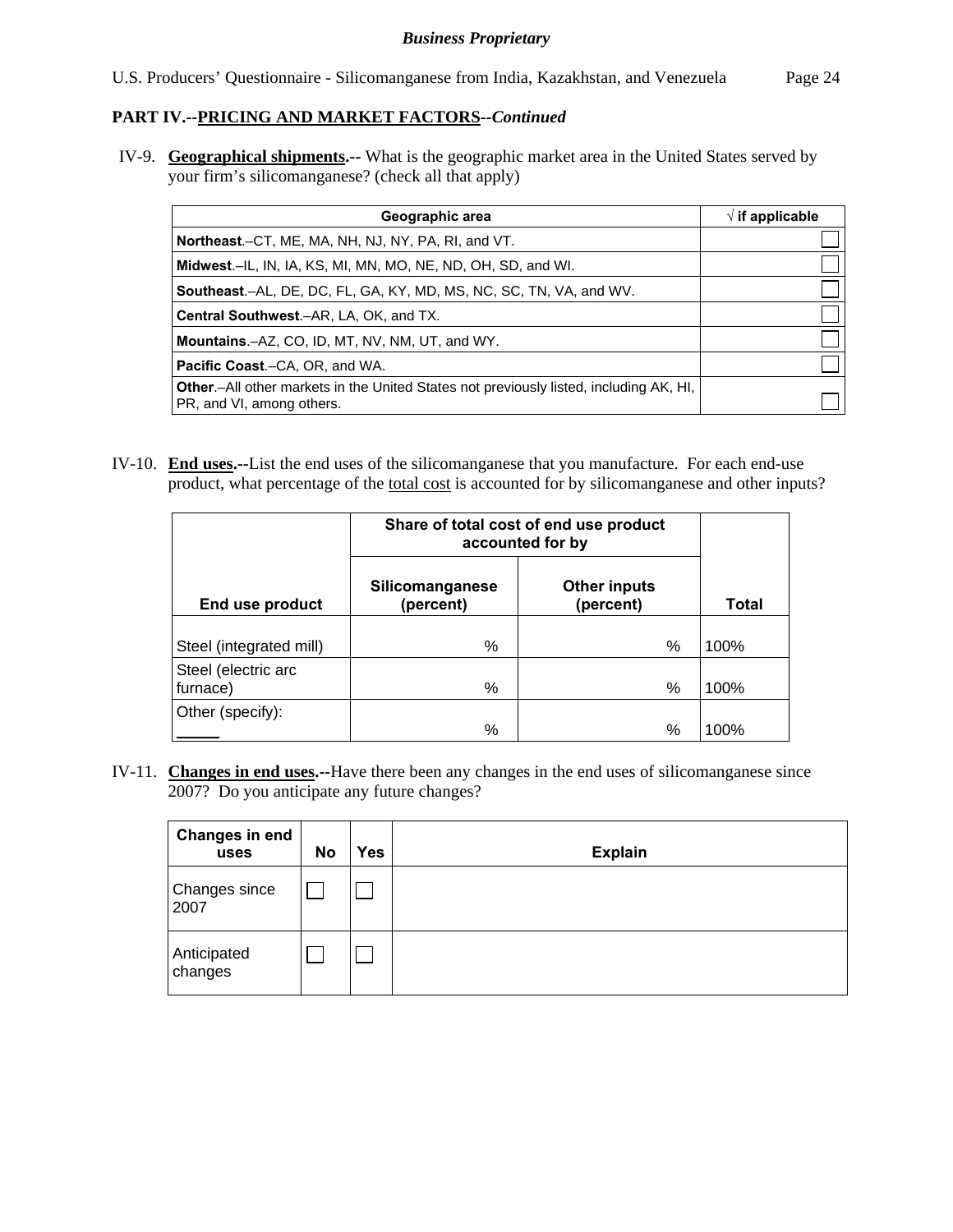U.S. Producers' Questionnaire - Silicomanganese from India, Kazakhstan, and Venezuela Page 25

**PART IV.--PRICING AND MARKET FACTORS***--Continued* 

IV-12. **Substitutes.--** Can other products be substituted for silicomanganese?

 $\Box$  No  $\Box$  Yes--Please fill out the table.

|               |                   | End use in which this |     |            | Have changes in the prices of this substitute<br>affected the price for silicomanganese? |
|---------------|-------------------|-----------------------|-----|------------|------------------------------------------------------------------------------------------|
|               | <b>Substitute</b> | substitute is used    | No. | <b>Yes</b> | <b>Explanation</b>                                                                       |
| $\mathbf 1$ . |                   |                       |     |            |                                                                                          |
| 2.            |                   |                       |     |            |                                                                                          |
| 3.            |                   |                       |     |            |                                                                                          |

IV-13. **Changes in substitutes.--** Have there been any changes in the number or types of products that can be substituted for silicomanganese since 2007? Do you anticipate any future changes?

| <b>Changes in</b><br>substitutes | No | <b>Yes</b> | <b>Explain</b> |
|----------------------------------|----|------------|----------------|
| Changes since<br>2007            |    |            |                |
| Anticipated<br>changes           |    |            |                |

#### IV-14. **Raw materials.—**

l

 $\overline{a}$ 

(a) To what extent have changes in the prices of raw materials affected your firm's selling prices for silicomanganese since 2007?

(b) Do you anticipate changes in your raw material costs in the foreseeable future?

| u |
|---|
|---|

No Yes—Please explain.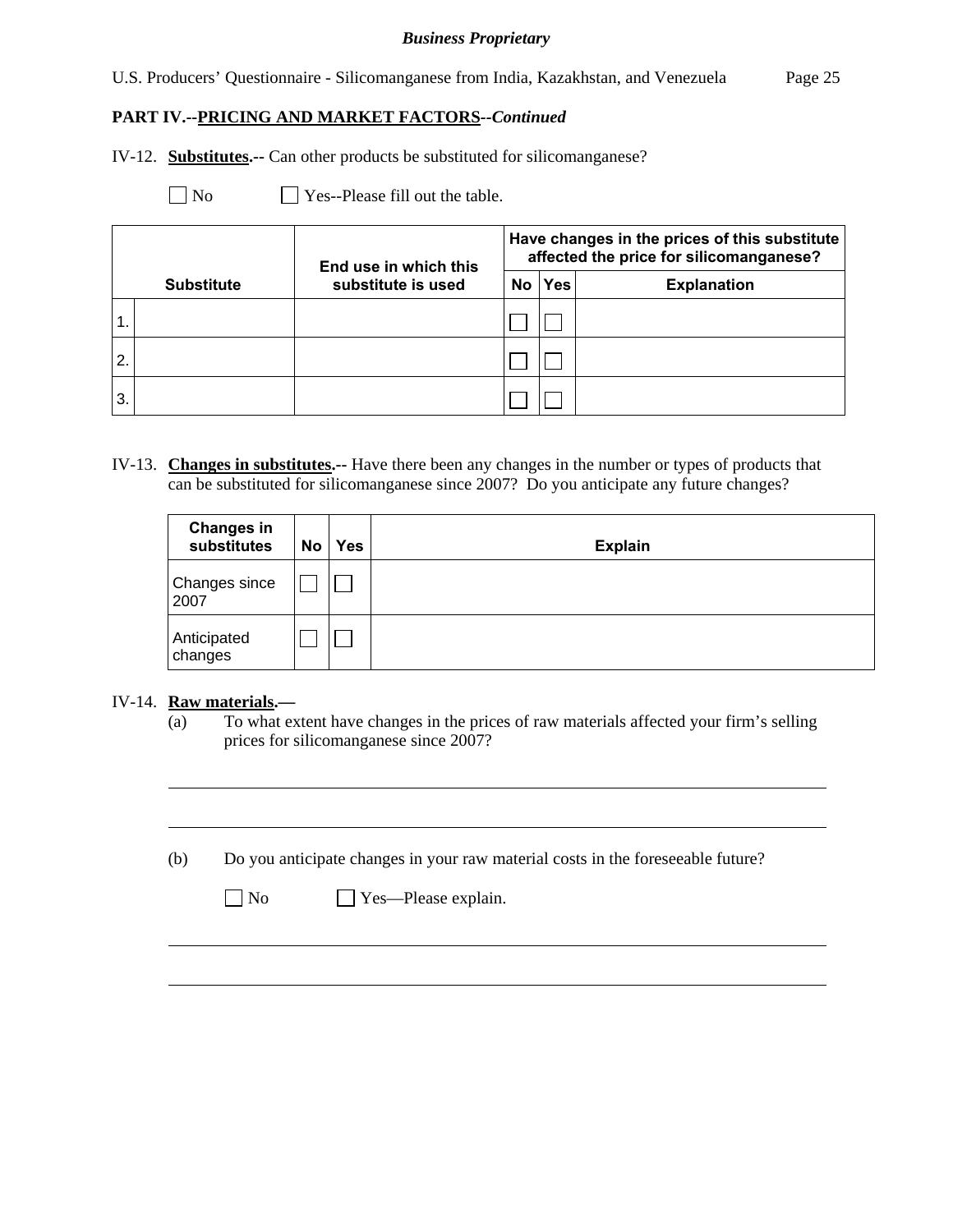# **PART IV.--PRICING AND MARKET FACTORS***--Continued*

| IV-15. Changes in factors affecting supply.--Have any changes occurred in any other factors affecting<br>supply (e.g., changes in availability or prices of energy or labor; transportation conditions;<br>production capacity and/or methods of production; technology; export markets; or alternative<br>production opportunities) that affected the availability of U.S.-produced silicomanganese in the<br>U.S. market since 2007? |                                                                                                                                                                                                                       |  |  |  |  |  |  |
|----------------------------------------------------------------------------------------------------------------------------------------------------------------------------------------------------------------------------------------------------------------------------------------------------------------------------------------------------------------------------------------------------------------------------------------|-----------------------------------------------------------------------------------------------------------------------------------------------------------------------------------------------------------------------|--|--|--|--|--|--|
| N <sub>o</sub>                                                                                                                                                                                                                                                                                                                                                                                                                         | Yes--Please note the time period(s) of any such changes, the factors(s)<br>involved, and the impact such changes had on your shipment volumes<br>and prices.                                                          |  |  |  |  |  |  |
|                                                                                                                                                                                                                                                                                                                                                                                                                                        |                                                                                                                                                                                                                       |  |  |  |  |  |  |
|                                                                                                                                                                                                                                                                                                                                                                                                                                        | IV-16. Availability of supply (U.S.-produced).--                                                                                                                                                                      |  |  |  |  |  |  |
| (a)                                                                                                                                                                                                                                                                                                                                                                                                                                    | Do you anticipate any changes in terms of the availability of U.S.-produced<br>silicomanganese in the U.S. market in the future?                                                                                      |  |  |  |  |  |  |
|                                                                                                                                                                                                                                                                                                                                                                                                                                        | $\Box$ Increase<br>No change<br>Decrease                                                                                                                                                                              |  |  |  |  |  |  |
| (b)                                                                                                                                                                                                                                                                                                                                                                                                                                    | If you anticipate changes in supply, please explain.                                                                                                                                                                  |  |  |  |  |  |  |
|                                                                                                                                                                                                                                                                                                                                                                                                                                        |                                                                                                                                                                                                                       |  |  |  |  |  |  |
|                                                                                                                                                                                                                                                                                                                                                                                                                                        | IV-17. Availability of supply (nonsubject).--Has the availability of NONSUBJECT silicomanganese<br>(i.e., silicomanganese imported from countries other than India, Kazakhstan, and Venezuela)<br>changed since 2007? |  |  |  |  |  |  |
| No                                                                                                                                                                                                                                                                                                                                                                                                                                     | Yes--Please explain.                                                                                                                                                                                                  |  |  |  |  |  |  |
|                                                                                                                                                                                                                                                                                                                                                                                                                                        |                                                                                                                                                                                                                       |  |  |  |  |  |  |
|                                                                                                                                                                                                                                                                                                                                                                                                                                        |                                                                                                                                                                                                                       |  |  |  |  |  |  |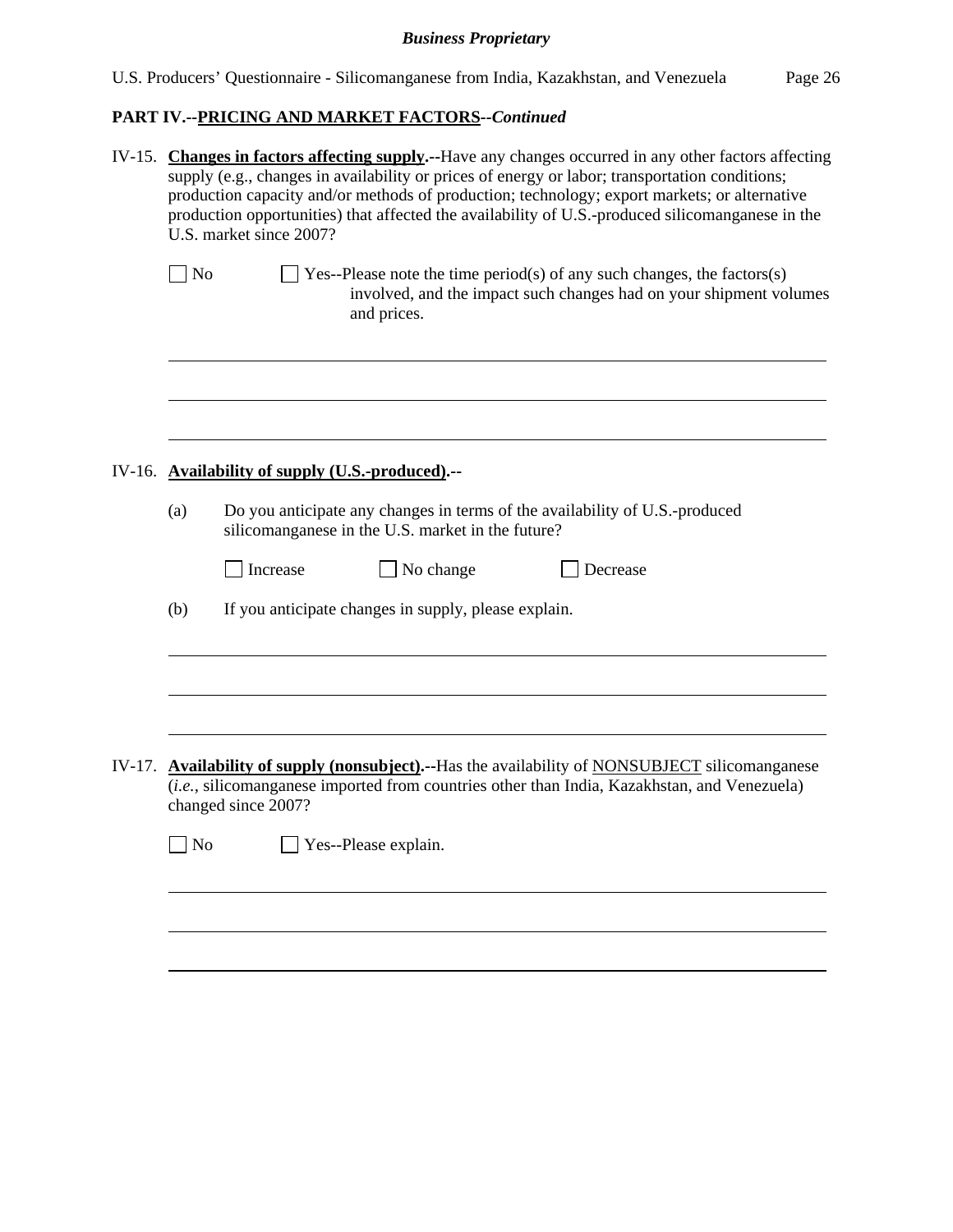### **PART IV.--PRICING AND MARKET FACTORS***--Continued*

l

IV-18. **Export constraints.--**Describe how easily your firm can shift its sales of silicomanganese between the U.S. market and alternative country markets. In your discussion, please describe any contracts, other sales arrangements, or other constraints that would affect your firm's ability to shift silicomanganese between the U.S. and alternative country markets within a 12-month period.

IV-19. **Product changes.--** Have there been any significant changes in the product range, product mix, or marketing of silicomanganese since 2007? Do you anticipate any future changes?

| <b>Changes in</b><br>product range,<br>product mix, or<br>marketing | <b>No</b> | <b>Yes</b> | <b>Explain</b> |
|---------------------------------------------------------------------|-----------|------------|----------------|
| Changes since<br>2007                                               |           |            |                |
| Anticipated<br>changes                                              |           |            |                |

IV-20. **Demand trends.--** Indicate how demand within the United States and outside of the United States (if known) for silicomanganese has changed since January 1, 2007, and how you anticipate demand will change in the future. Describe the principal factors that have affected, and that you anticipate will affect, these changes in demand.

| <b>Market</b>                                 | <b>Increase</b> | No<br>change | <b>Decrease</b> | <b>Fluctuate</b> | <b>Factors</b> |  |  |  |  |
|-----------------------------------------------|-----------------|--------------|-----------------|------------------|----------------|--|--|--|--|
| Demand since 2007                             |                 |              |                 |                  |                |  |  |  |  |
| Within<br>the United<br><b>States</b>         | $\mathbf{I}$    |              |                 |                  |                |  |  |  |  |
| <b>Outside</b><br>the United<br><b>States</b> |                 |              |                 |                  |                |  |  |  |  |
| Anticipated future demand                     |                 |              |                 |                  |                |  |  |  |  |
| Within<br>the United<br><b>States</b>         | П               |              |                 |                  |                |  |  |  |  |
| <b>Outside</b><br>the United<br><b>States</b> |                 |              |                 |                  |                |  |  |  |  |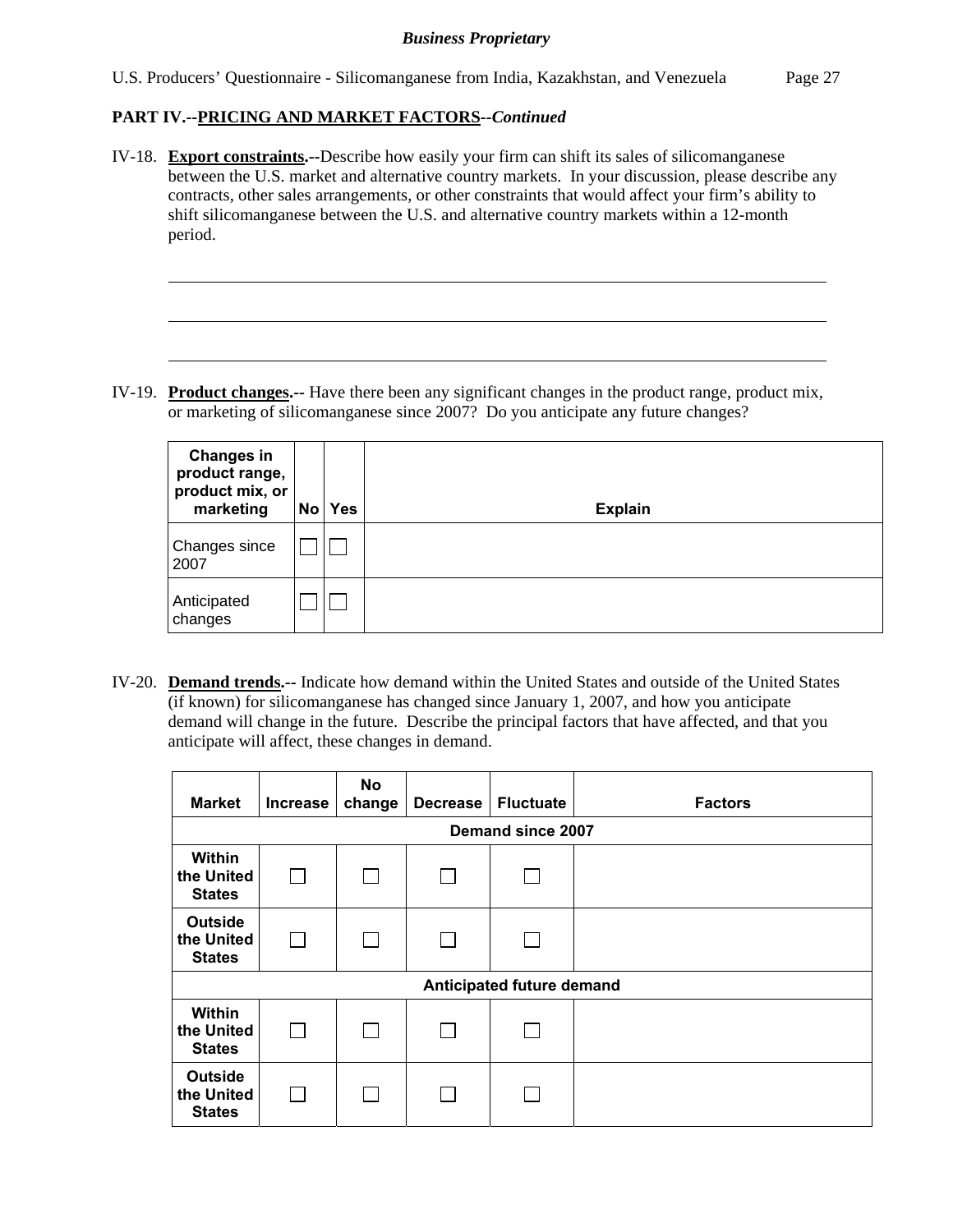# **PART IV.--PRICING AND MARKET FACTORS***--Continued*

# IV-21. **Conditions of competition.--**

l

|        | (a) Is the silicomanganese market subject to business cycles or conditions of competition<br>(including seasonal business) distinctive to silicomanganese?                                                                                                                                                                                                                                                                                                                                                                            |
|--------|---------------------------------------------------------------------------------------------------------------------------------------------------------------------------------------------------------------------------------------------------------------------------------------------------------------------------------------------------------------------------------------------------------------------------------------------------------------------------------------------------------------------------------------|
|        | No (skip to question IV-22.)<br>$\Box$ Yes-- Please describe and then answer part (b).                                                                                                                                                                                                                                                                                                                                                                                                                                                |
|        |                                                                                                                                                                                                                                                                                                                                                                                                                                                                                                                                       |
|        | (b) If yes, have there been any changes in the business cycles or conditions of competition for<br>silicomanganese since January 1, 2007?                                                                                                                                                                                                                                                                                                                                                                                             |
|        | $\Box$ No<br>Yes-- Please describe.                                                                                                                                                                                                                                                                                                                                                                                                                                                                                                   |
|        |                                                                                                                                                                                                                                                                                                                                                                                                                                                                                                                                       |
|        |                                                                                                                                                                                                                                                                                                                                                                                                                                                                                                                                       |
| IV-22. | <b>Price comparisons.</b> --Please compare market prices of silicomanganese in U.S. and non-U.S.<br>markets, if known. Provide specific information as to time periods and regions for any price<br>comparisons.                                                                                                                                                                                                                                                                                                                      |
|        |                                                                                                                                                                                                                                                                                                                                                                                                                                                                                                                                       |
| IV-23. | Market studies.--Please provide as a separate attachment to this request any studies, surveys, etc.<br>that you are aware of that quantify and/or otherwise discuss silicomanganese supply (including<br>production capacity and capacity utilization) and demand in (1) the United States, (2) each of the<br>other major producing/consuming countries, including India, Kazakhstan, and Venezuela, and (3)<br>the world as a whole. Of particular interest are such data from 2007 to the present and forecasts<br>for the future. |
| IV-24. | <b>Barriers to trade.--</b> Are your exports of silicomanganese subject to any tariff or non-tariff<br>barriers to trade in other countries?                                                                                                                                                                                                                                                                                                                                                                                          |
|        | $\Box$ No<br>Yes--Please list the countries and describe any such barriers and any<br>significant changes in such barriers that have occurred since 2007, or<br>that are expected to occur in the future.                                                                                                                                                                                                                                                                                                                             |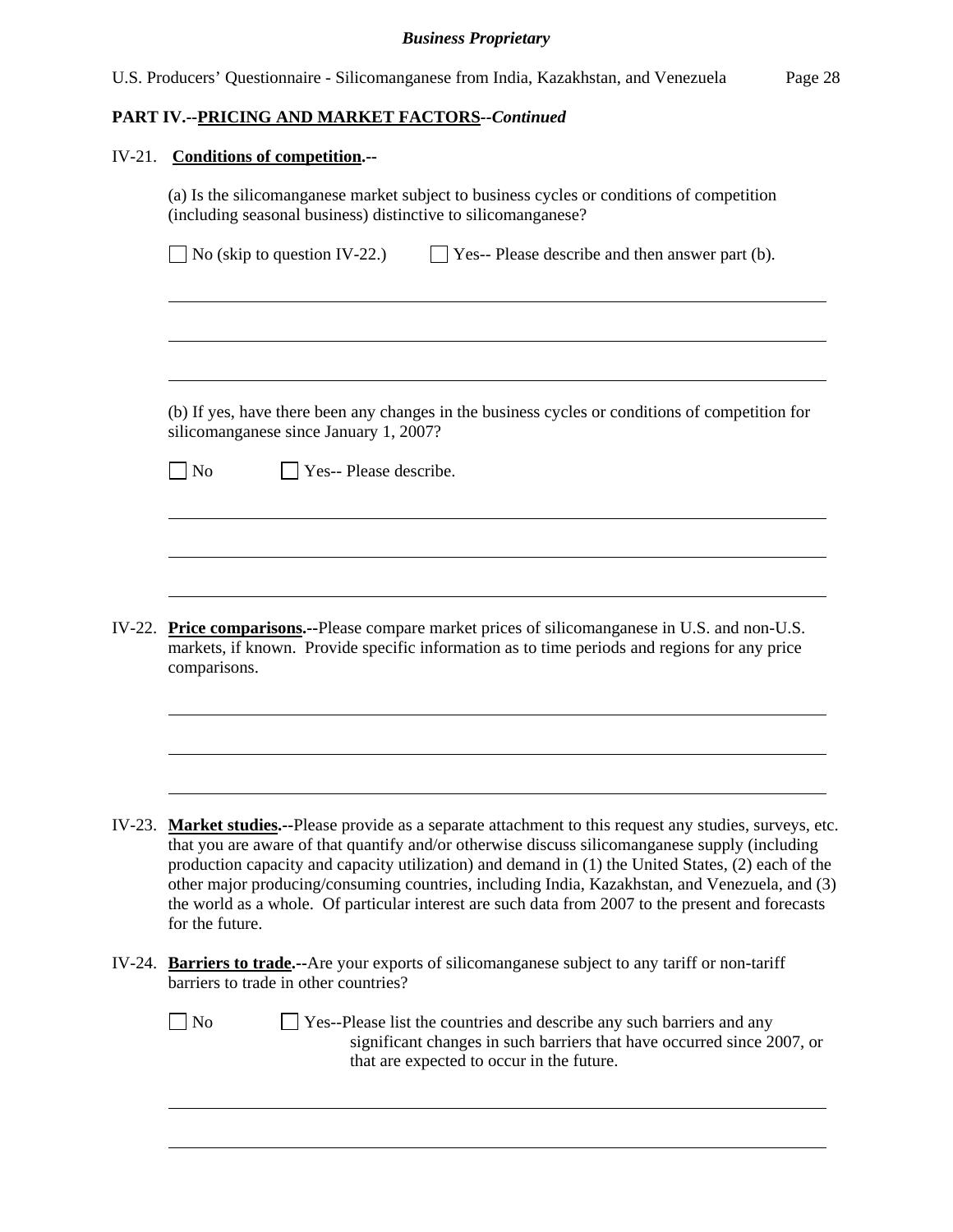### **PART IV.--PRICING AND MARKET FACTORS***--Continued*

IV-25. **Interchangeability.--**Is silicomanganese produced in the United States and in other countries interchangeable (*i.e.*, can they physically be used in the same applications)?

Please indicate A, F, S, N, or 0 in the table below:

- A = the products from a specified country-pair are *always* interchangeable
- $F =$  the products are *frequently* interchangeable
- S = the products are *sometimes* interchangeable
- $N =$  the products are *never* interchangeable
- $0 = no$  *familiarity* with products from a specified country-pair

| Country-pair                                                                                                                                                         | India | Kazakhstan | Venezuela | Other countries |  |  |  |
|----------------------------------------------------------------------------------------------------------------------------------------------------------------------|-------|------------|-----------|-----------------|--|--|--|
| <b>United States</b>                                                                                                                                                 |       |            |           |                 |  |  |  |
| India                                                                                                                                                                |       |            |           |                 |  |  |  |
| Kazakhstan                                                                                                                                                           |       |            |           |                 |  |  |  |
| Venezuela                                                                                                                                                            |       |            |           |                 |  |  |  |
| For any country-pair producing silicomanganese that is sometimes or never interchangeable,<br>please explain the factors that limit or preclude interchangeable use: |       |            |           |                 |  |  |  |
|                                                                                                                                                                      |       |            |           |                 |  |  |  |
|                                                                                                                                                                      |       |            |           |                 |  |  |  |